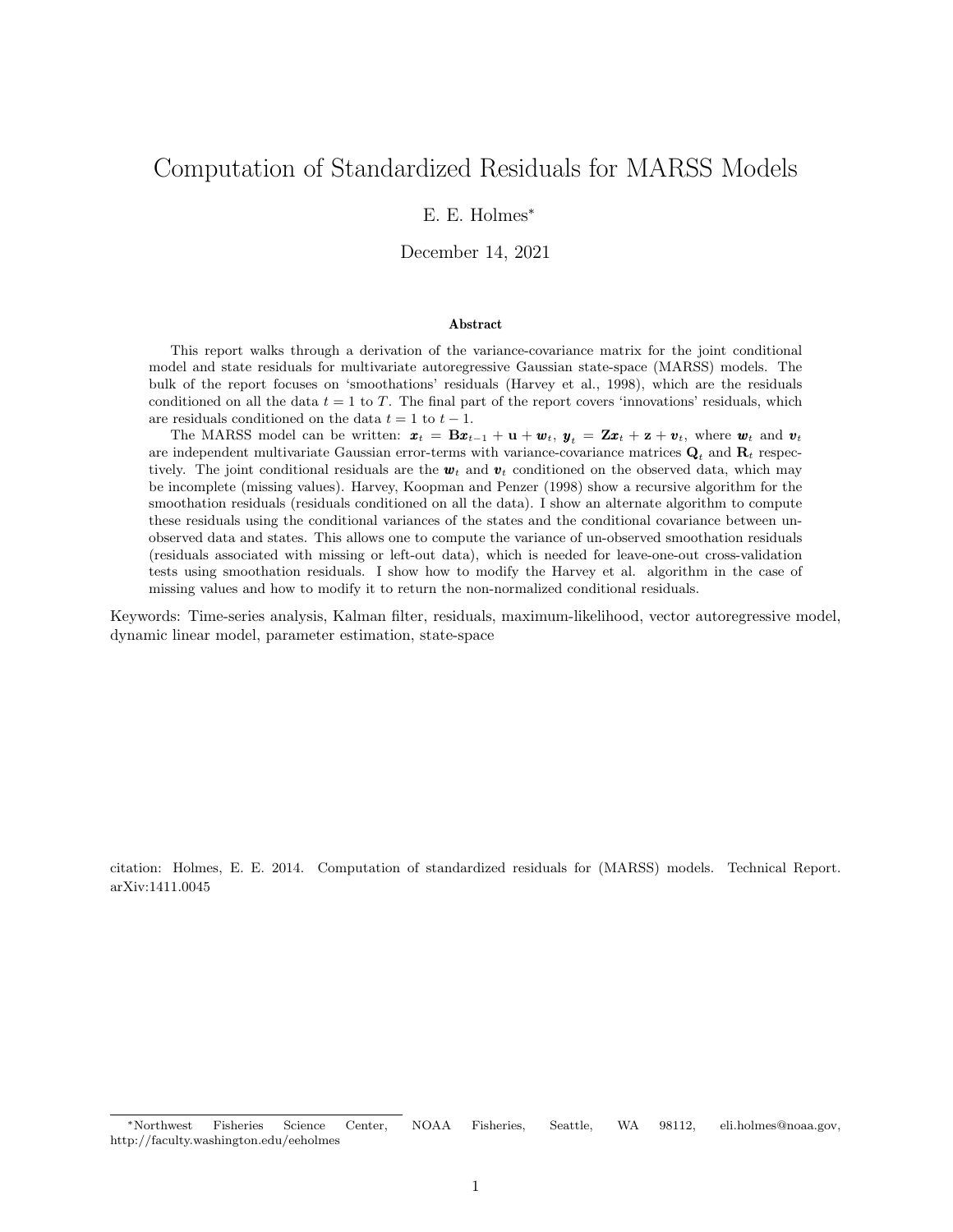# 1 Overview of MARSS residuals

This report discusses the computation of the variance of the conditional model and state residuals for MARSS models of the form:  $\overline{M}$ 

$$
\mathbf{x}_t = \mathbf{B}_t \mathbf{x}_{t-1} + \mathbf{u}_t + \mathbf{w}_t, \text{ where } \mathbf{W}_t \sim \text{MVN}(0, \mathbf{Q}_t)
$$
\n
$$
\mathbf{y}_t = \mathbf{Z}_t \mathbf{x}_t + \mathbf{a}_t + \mathbf{v}_t, \text{ where } \mathbf{V}_t \sim \text{MVN}(0, \mathbf{R}_t)
$$
\n
$$
\mathbf{X}_0 \sim \text{MVN}(\boldsymbol{\xi}, \boldsymbol{\Lambda}) \text{ or } \mathbf{x}_0 = \boldsymbol{\pi}.
$$
\n(1)

The state and model residuals are respectively

$$
\boldsymbol{w}_t = \boldsymbol{x}_t - \mathbf{B}_t \boldsymbol{x}_{t-1} - \mathbf{u}_t \n\boldsymbol{v}_t = \boldsymbol{y}_t - \mathbf{Z}_t \boldsymbol{x}_t - \mathbf{a}_t.
$$
\n(2)

The model (and state) residuals are a random variables since  $y_t$  and  $x_t$  are drawn from the joint multivariate distribution of  $Y_t$  and  $X_t$  defined by the MARSS equations (Equation 1). The unconditional<sup>1</sup> variance of the model residuals is

$$
\text{var}_{XY}[\boldsymbol{V}_t] = \text{var}_{XY}[\boldsymbol{Y}_t - (\boldsymbol{Z}_t \boldsymbol{X}_t + \mathbf{a}_t)] = \mathbf{R}_t
$$
\n(3)

based on the distribution of  $V_t$  in Equation 1. var<sub>XY</sub> indicates that the integration is over the joint unconditional distribution of  $X$  and  $Y$ .

Once we have data,  $\mathbf{R}_t$  is not the variance-covariance matrix of our model residuals because our residuals are now conditioned<sup>2</sup> on a set of observed data. There are two types of conditional model residuals used in MARSS analyses: innovations and smoothations. Innovations are the model residuals at time  $t$  using the expected value of  $\mathbf{X}_t$  conditioned on the data from 1 to  $t-1$ . Smoothations are the model residuals using the expected value of  $X_t$  conditioned on all the data,  $t = 1$  to T. Smoothations are used in computing standardized residuals for outlier and structural break detection (Harvey and Koopman, 1992; Harvey et al., 1998; de Jong and Penzer, 1998; Commandeur and Koopman, 2007).

It should be noted that all the calculations discussed here are conditioned on the MARSS parameters: B, Q, U, R, Z and A. These are treated as known. This is different than standard discussions of residual distributions for linear models where the uncertainty in the model parameters enters into the calculations (as it enters into the calculation of the influence of y on the expected (or fitted) value of  $y$ ). In the calculations in this report, y does not affect the estimates of the parameters (which are fixed, perhaps at estimated values) but does affect the expected value of  $Y_t$  by affecting the estimate of the expected value and variance of  $X_t$ .

# 2 Distribution of MARSS smoothation residuals

This section discusses computation of the variance of the model and state residuals conditioned on all the data from  $t = 1$  to T. These MARSS residuals are often used for outlier detection and shock detection, and in this case you only need the distribution of the model residuals for the observed values. However if you wanted to do a leave-one-out cross-validation, you would need to know the distribution of the residuals for data points you left out (treated as unobserved). The equations in this report give you the former and the latter, while the algorithm by Harvey et al. (1998) gives only the former. These equations for residuals for 'left-out' data are different that other (typical) discussions of state-space cross-validation (de Jong, 1988) in that they are conditioned on all the data (smoothations residuals) rather than conditioned on data up to  $t-1$  (innovations residuals).

### 2.1 Notation and relations

Throughout, I follow the convention that capital letters are random variables and small letters are a realization from the random variable. This only applies to random variables; parameters are not random variables<sup>3</sup>.

3 in a frequentist framework

 $<sup>1</sup>$ meaning not conditioning on any particular set of observed data but rather taking the expectation across all possible values</sup> of  $\mathbf{y}_t$  and  $\mathbf{x}_t$ .<br><sup>2</sup>'conditioned' means that the probability distribution of the residual has changed. The distribution is now the distribution

given that  $Y = y$ , say. Expectations and variances varf are integrals over the value that a random variable might take multiplied by the probability of that value. When presenting an 'expectation', the probability distribution is normally implicit but for derivations involving conditional expectations, it is important to be explicit about the distribution that is being integrated over.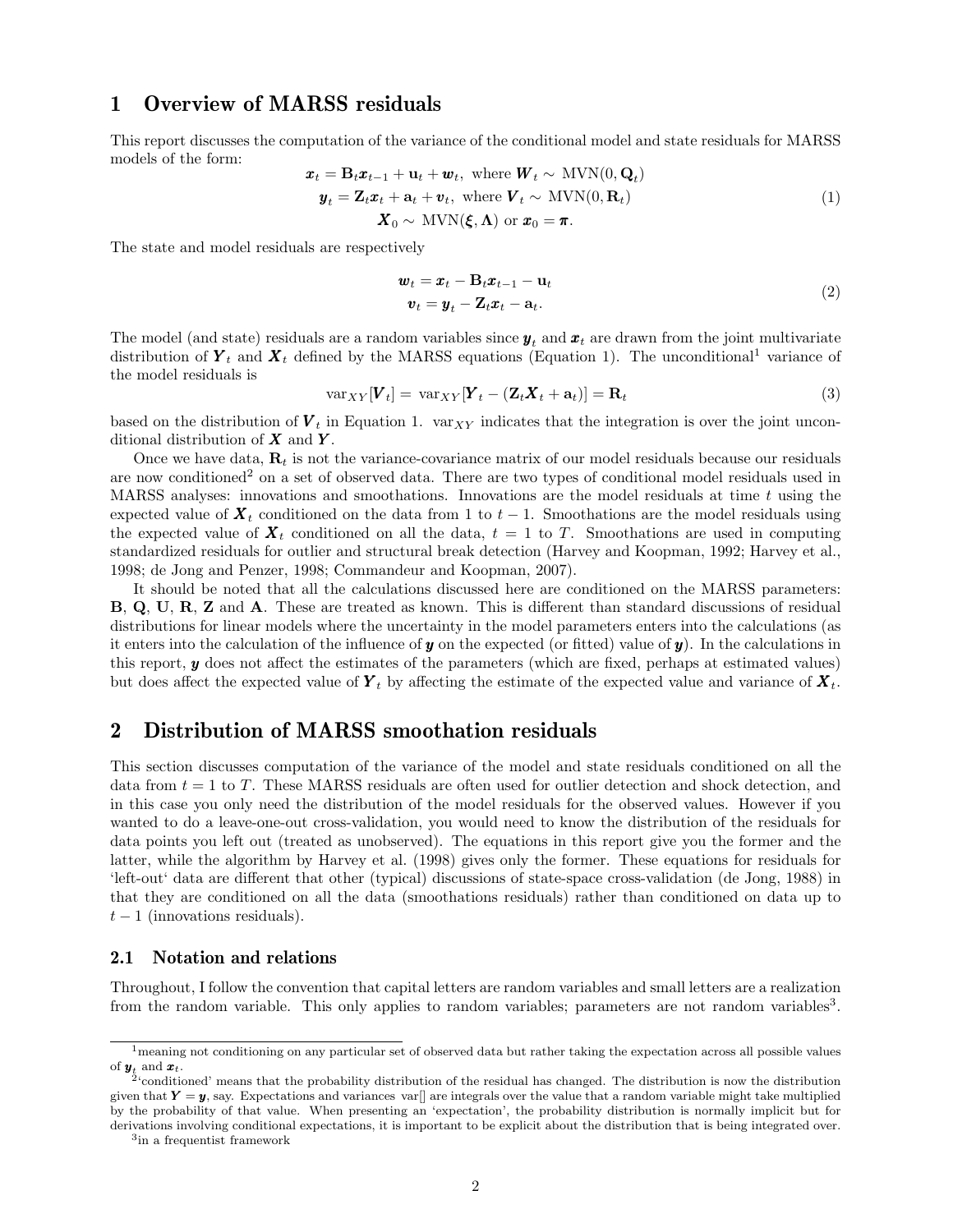Parameters are shown in Roman font while while random variables are bold slanted font. Parameters written as capital letters are matrices, while parameters written in small letters are strictly column matrices.

In this report, the distribution over which the integration is done in an expectation or variance is given by the subscript; e.g.,  $E_A[f(A)]$  indicates an unconditional expectation over the distribution of A without conditioning on another random variable while  $E_{A|b}[f(A)|b]$  would indicate an expectation over the distribution of A conditioned on  $B = b$ ; presumably A and B are not independent otherwise  $B = b$  would have no effect on A.  $E_{A|b}[f(A)|b]$  is a fixed value, not random. It is the expected value when  $B=b$ . In contrast,  $E_{A|B}[f(A)|B]$  denotes the random variable over all the possible  $E_{A|b}[f(A)|b]$  given all the possible b values that B might take. The variance of  $E_{A|B}[f(A)|B]$  is the variance of this random variable. The variance of  $E_{A|b}[f(A)|b]$  in contrast is 0 since it is a fixed value. We will often be working with the random variables,  $E_{A|B}[f(A)|B]$  or  $var_{A|B}[f(A)|B]$ , inside an expectation or variance: such as  $var_{B}[E_{A|B}[f(A)|B]]$ .

### 2.1.1 Law of total variance

The "law of total variance" can be written

$$
\text{var}_A[A] = \text{var}_B[\text{E}_{A|B}[A|B]] + \text{E}_B[\text{var}_{A|B}[A|B]]. \tag{4}
$$

The subscripts on the inner expectations make it explicit that the expectations are being taken over the conditional distributions.  $var_{A|B}[A|B]$  and  $E_{A|B}[A|B]$  are random variables because the B in the conditional is a random variable. We take the expectation or variance with  $B$  fixed at one value,  $b$ , but  $B$  can take other values of b also.

Going forward, I will write the law or total variance more succinctly as

$$
\text{var}[A] = \text{var}_B[\text{E}[A|B]] + \text{E}_B[\text{var}[A|B]]. \tag{5}
$$

I leave off the subscript on the inner conditional expectation or variance. Just remember that when you see a conditional in an expectation or variance, the integration is over over the conditional distribution of A conditioned on  $B = b$ . Even when you see A|B, the conditioning is on  $B = b$  and the B indicates that this is a random variable because B can take different b values. When computing  $var_B[E_{A|B}[A|B]]$ , we will typically compute  $E_{A|b}[A|b]$  and then compute (or infer) the variance or expectation of that over all possible values of b.

The law of total variance will appear in this report in the following form:

$$
\text{var}_{XY}[f(\boldsymbol{Y}, \boldsymbol{X})] = \text{var}_{Y^{(1)}}[\text{E}_{XY|Y^{(1)}}[f(\boldsymbol{Y}, \boldsymbol{X})|\boldsymbol{Y}^{(1)}]] + \text{E}_{Y^{(1)}}[\text{var}_{XY|Y^{(1)}}[f(\boldsymbol{Y}, \boldsymbol{X})|\boldsymbol{Y}^{(1)}]], \tag{6}
$$

where  $f(\boldsymbol{Y}_t, \boldsymbol{X}_t)$  is some function of  $\boldsymbol{X}_t$  and  $\boldsymbol{Y}_t$  and  $\boldsymbol{Y}^{(1)}$  is the observed data from  $t = 1$  to T  $(\boldsymbol{Y}^{(2)}$  is the unobserved data).

### 2.2 Model residuals conditioned on all the data

Define the smoothations  $\hat{\boldsymbol{v}}_t$  as:

$$
\widehat{\boldsymbol{v}}_t = \boldsymbol{y}_t - \mathbf{Z}_t \widetilde{\boldsymbol{x}}_t^T - \mathbf{a}_t, \tag{7}
$$

where  $\widetilde{\boldsymbol{x}}_t^T$  is  $E[\boldsymbol{X}_t|\boldsymbol{y}^{(1)}]$ . The smoothation is different from  $\boldsymbol{v}_t$  because it uses  $\widetilde{\boldsymbol{x}}_t^T$  not  $\boldsymbol{x}_t$ ;  $\boldsymbol{x}_t$  is not known, and  $\tilde{x}_t^T$  is its estimate.  $\tilde{x}_t^T$  is output by the Kalman smoother.  $y^{(1)}$  means all the observed data from  $t = 1$ to T.  $y^{(1)}$  is a sample from the random variable  $Y^{(1)}$ . The unobserved y will be termed  $y^{(2)}$  and is a sample from the random variable  $Y^{(2)}$ . When Y appears without a superscript, it means both  $Y^{(1)}$  and  $Y^{(2)}$ together. Similarly **y** means both  $y^{(1)}$  and  $y^{(2)}$  together—the observed data that we use to estimate  $\tilde{x}_t^T$  and the unchanged data that we use to estimate  $\tilde{x}_t^T$  and the unchanged data that we do not use and the unobserved data that we do not use and may or may not know.  $\hat{v}_t$  exists for both  $y^{(1)}$  and  $y^{(2)}$ , though<br>we might not know  $y^{(2)}$  and thus might not know its corresponding  $\hat{v}_t$ . In some assess however, we we might not know  $y^{(2)}$  and thus might not know its corresponding  $\hat{v}_t$ . In some cases, however, we do know  $v^{(2)}$ : they are data that we left out of our model fitting in soy a k fold or leave are out gross validati  $y^{(2)}$ ; they are data that we left out of our model fitting, in say a k-fold or leave-one-out cross-validation.

 $\hat{v}_t$  is a sample from the random variable  $V_t$ . We want to compute the mean and variance of this random is ble over all possible values that  $\mathbf{Y}_t$  and  $\mathbf{Y}_t$  might take. The mean of  $\hat{V}_t$  is 0 and we are sep variable over all possibles values that  $\boldsymbol{X}_t$  and  $\boldsymbol{Y}_t$  might take. The mean of  $\boldsymbol{V}_t$  is 0 and we are concerned only with computing the variance:

$$
\text{var}[\widehat{\boldsymbol{V}}_t] = \text{var}_{XY}[\boldsymbol{Y}_t - \boldsymbol{Z}_t \mathbf{E}[\boldsymbol{X}_t | \boldsymbol{Y}^{(1)}] - \mathbf{a}_t]. \tag{8}
$$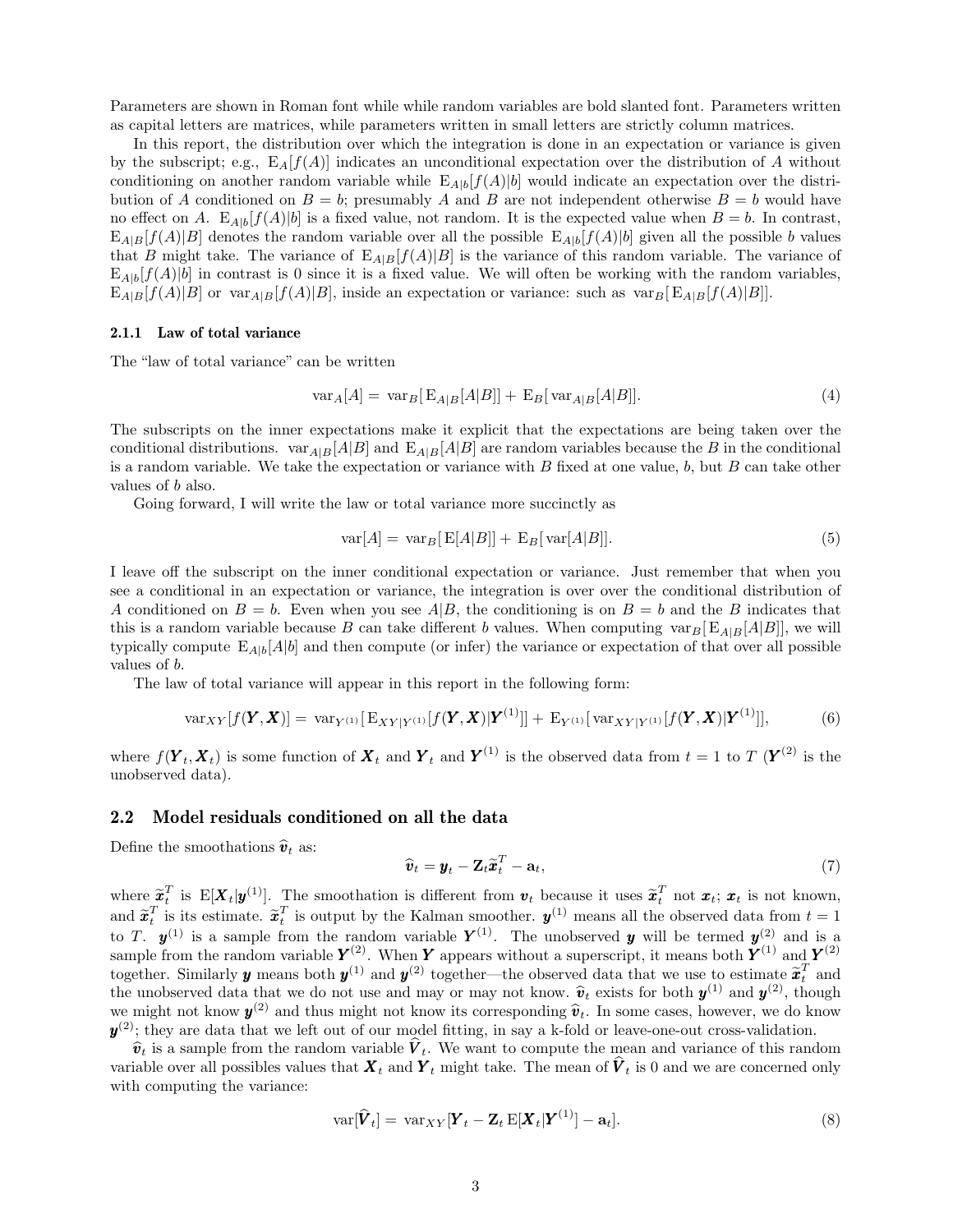Notice we have an unconditional variance over  $X, Y$  on the outside and a conditional expectation over a specific value of  $Y^{(1)}$  on the inside (in the E[]).

From the law of total variance (Equation 4), we can write the variance of the model residuals as

$$
\text{var}[\widehat{\boldsymbol{V}}_t] = \text{var}_{Y^{(1)}}[\text{E}[\widehat{\boldsymbol{V}}_t|\boldsymbol{Y}^{(1)}]] + \text{E}_{Y^{(1)}}[\text{var}[\widehat{\boldsymbol{V}}_t|\boldsymbol{Y}^{(1)}]]. \qquad (9)
$$

### 2.2.1 First term on right hand side of Equation 9

The random variable inside the var[ ] in the first term is

$$
\mathbf{E}[\widehat{\boldsymbol{V}}_t|\boldsymbol{Y}^{(1)}] = \mathbf{E}[(\boldsymbol{Y}_t + \mathbf{Z}_t \mathbf{E}[\boldsymbol{X}_t|\boldsymbol{Y}^{(1)}] + \mathbf{a}_t)|\boldsymbol{Y}^{(1)}]. \tag{10}
$$

Let's consider this for a specific value  $\boldsymbol{Y}^{(1)} = \boldsymbol{y}^{(1)}$ .

$$
E[\widehat{\bm{V}}_t|\bm{y}^{(1)}] = E[(\bm{Y}_t + \bm{Z}_t E[\bm{X}_t|\bm{y}^{(1)}] + \mathbf{a}_t)|\bm{y}^{(1)}] = E[\bm{Y}_t|\bm{y}^{(1)}] + \bm{Z}_t E[E[\bm{X}_t|\bm{y}^{(1)}]|\bm{y}^{(1)}] + E[\mathbf{a}_t|\bm{y}^{(1)}].
$$
\n(11)

 $\mathrm{E}[\bm{X}_t|\bm{y}^{(1)}]$  is a fixed value, and the expected value of a fixed value is itself. So  $\mathrm{E}[\mathrm{E}[\bm{X}_t|\bm{y}^{(1)}]|\bm{y}^{(1)}] = \mathrm{E}[\bm{X}_t|\bm{y}^{(1)}].$ Thus,

$$
\mathbf{E}[\widehat{\boldsymbol{V}}_t|\boldsymbol{y}^{(1)}] = \mathbf{E}[\boldsymbol{Y}_t|\boldsymbol{y}^{(1)}] + \mathbf{Z}_t \mathbf{E}[\boldsymbol{X}_t|\boldsymbol{y}^{(1)}] + \mathbf{E}[\mathbf{a}_t|\boldsymbol{y}^{(1)}].
$$
\n(12)

We can move the conditional out and write

$$
\mathrm{E}[\widehat{\boldsymbol{V}}_t|\boldsymbol{y}^{(1)}] = \mathrm{E}[(\boldsymbol{Y}_t + \mathbf{Z}_t \boldsymbol{X}_t + \mathbf{a}_t)|\boldsymbol{y}^{(1)}] = \mathrm{E}[\boldsymbol{V}_t|\boldsymbol{y}^{(1)}]. \tag{13}
$$

The right side is  $E[V_t|\bm{y}^{(1)}]$ , no 'hat' on the  $V_t$ , and this applies for all  $\bm{y}^{(1)}$ . This means that the first term in Equation 9 can be written with no hat on  $V$ :

$$
\operatorname{var}_{Y^{(1)}}[\operatorname{E}[\widehat{\boldsymbol{V}}_t|\boldsymbol{Y}^{(1)}]] = \operatorname{var}_{Y^{(1)}}[\operatorname{E}[\boldsymbol{V}_t|\boldsymbol{Y}^{(1)}]]. \tag{14}
$$

If  $Y_t$  were completely observed (no missing values), this would be zero since  $E[V_t|y]$  would be a fixed value in that case. But  $Y_t$  is not assumed to be fully observed; it may have  $Y_t^{(2)}$  which is unobserved, or more precisely, not included in the estimation of  $VV_t$  for whatever reason ('unknown" because it was unobserved being one reason). The derivation of  $E[Y_t|y^{(1)}]$  is given in Holmes  $(2012)^4$ .

Using the law of total variance, we can re-write var $[V_t]$  as:

$$
var[\bm{V}_t] = var_{Y^{(1)}}[E[\bm{V}_t|\bm{Y}^{(1)}]] + E_{Y^{(1)}}[var[\bm{V}_t|\bm{Y}^{(1)}]]. \qquad (15)
$$

From Equation 15, we can solve for  $var_{Y^{(1)}}[E[\boldsymbol{V}_t|\boldsymbol{Y}^{(1)}]]$ :

$$
\text{var}_{Y^{(1)}}[\text{E}[\boldsymbol{V}_t|\boldsymbol{Y}^{(1)}]] = \text{var}[\boldsymbol{V}_t] - \text{E}_{Y^{(1)}}[\text{var}[\boldsymbol{V}_t|\boldsymbol{Y}^{(1)}]]. \qquad (16)
$$

From Equation 3, we know that  $var[V_t] = \mathbf{R}_t$  (this is the unconditional variance). Thus,

$$
var_{Y^{(1)}}[E[V_t|Y^{(1)}]] = \mathbf{R}_t - E_{Y^{(1)}}[var[V_t|Y^{(1)}]].
$$
\n(17)

The second term in Equation 17 to the right of the equal sign and inside the expectation is  $var[V_t|Y^{(1)}]$ . This is the variance of  $V_t$  with  $Y^{(1)}$  held at a specific fixed  $y^{(1)}$ . The variability in  $var[V_t|y^{(1)}]$  (notice  $y^{(1)}$ ) not  $Y^{(1)}$  now) comes from  $X_t$  and  $Y^{(2)}$  which are random variables. Let's compute this variance for a specific  $y^{(1)}$  value.

$$
\text{var}[\boldsymbol{V}_t|\boldsymbol{y}^{(1)}] = \text{var}[\boldsymbol{Y}_t - \boldsymbol{Z}_t \boldsymbol{X}_t - \mathbf{a}_t|\boldsymbol{y}^{(1)}].
$$
\n(18)

Notice that there is no E (expectation) on the  $\boldsymbol{X}_t$ ; this is  $\boldsymbol{V}_t$  not  $\boldsymbol{V}_t$ .  $\mathbf{a}_t$  is a fixed value and can be dropped. Equation 18 can be written as<sup>5</sup>:

$$
\begin{split} \text{var}[\boldsymbol{V}_{t}|\boldsymbol{y}^{(1)}] &= \text{var}[\boldsymbol{Y}_{t} - \mathbf{Z}_{t}\boldsymbol{X}_{t}|\boldsymbol{y}^{(1)}] \\ &= \text{var}[-\mathbf{Z}_{t}\boldsymbol{X}_{t}|\boldsymbol{y}^{(1)}] + \text{var}[\boldsymbol{Y}_{t}|\boldsymbol{y}^{(1)}] + \text{cov}[\boldsymbol{Y}_{t}, -\mathbf{Z}_{t}\boldsymbol{X}_{t}|\boldsymbol{y}^{(1)}] + \text{cov}[-\mathbf{Z}_{t}\boldsymbol{X}_{t}, \boldsymbol{Y}_{t}|\boldsymbol{y}^{(1)}] \\ &= \mathbf{Z}_{t}\widetilde{\boldsymbol{V}}_{t}^{T}\mathbf{Z}_{t}^{\top} + \widetilde{\mathbf{U}}_{t}^{T} - \widetilde{\mathbf{S}}_{t}^{T}\mathbf{Z}_{t}^{\top} - \mathbf{Z}_{t}(\widetilde{\mathbf{S}}_{t}^{T})^{\top}. \end{split} \tag{19}
$$

 $\mathbb{E}[\mathbf{Y}_{t}^{(2)}|\mathbf{y}^{(1)}]$  is not  $\mathbf{Z}_{t}\tilde{\mathbf{x}}_{t}^{T} + \mathbf{a}_{t}$  in general since  $\mathbf{Y}_{t}^{(2)}$  and  $\mathbf{Y}_{t}^{(1)}$  may be correlated through **R** in addition to being correlated through  $\widetilde{\boldsymbol{x}}_t^T$ <br> $\stackrel{5}{\scriptscriptstyle{\text{unr}(A)}}$ 

 $t_5 \text{var}(A+B) = \text{var}(A) + \text{var}(B) + \text{cov}(A,B) + \text{cov}(B,A)$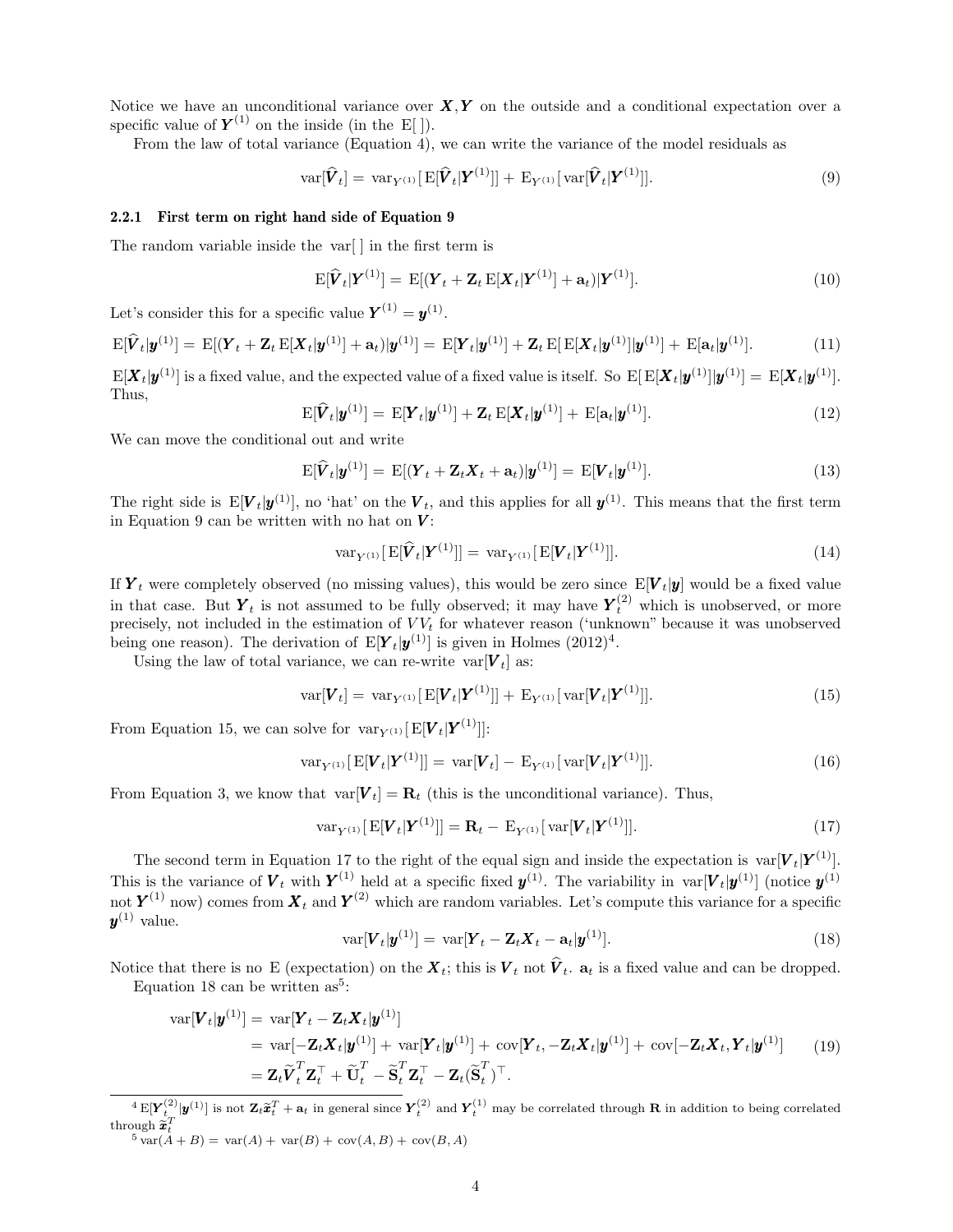$\widetilde{\mathbf{V}}_t^T = \text{var}[\mathbf{X}_t | \mathbf{y}_t^{(1)}]$  and is output by the Kalman smoother.  $\widetilde{\mathbf{U}}_t^T = \text{var}[\mathbf{Y}_t | \mathbf{y}_t^{(1)}]$  and  $\widetilde{\mathbf{S}}_t^T = \text{cov}[\mathbf{Y}_t, \mathbf{X}_t | \mathbf{y}_t^{(1)}]$ . The equations for these are given in Holmes (2012) and are output by the MARSShatyt() function in the {MARSS} package<sup>6</sup>. If there were no missing data, i.e., if  $y^{(1)} = y$ , then  $\tilde{\mathbf{U}}_t^T$  and  $\tilde{\mathbf{S}}_t^T$  would be zero because  $\boldsymbol{Y}_t$  would be fixed at  $\boldsymbol{y}_t$ . This would reduce Equation 19 to  $\mathbf{Z}_t \widetilde{\boldsymbol{V}}_t^T \mathbf{Z}_t^\top$ . But we are concerned with the case where there are missing values. Those missing values need not be for all t. That is, there may be some observed y at time t and some missing y.  $y_t$  is multivariate.

From Equation 19, we know  $\text{var}[\bm{V}_t|\bm{y}^{(1)}]$  for a specific  $\bm{y}^{(1)}$ . We want  $E_{Y^{(1)}}[\text{var}[\bm{V}_t|\bm{Y}^{(1)}]]$  which is its expected value over all possible values of  $y^{(1)}$ .  $V_t$  is a multivariate normal random variable with two random variables  $Y^{(1)}$  and  $Y^{(2)}$ . The conditional variance of a multivariate Normal does not depend on the value that you are conditioning on. Let the A be a N-dimensional multivariate Normal random variable partitioned into  $\mathbf{A}_1$  and  $\mathbf{A}_2$  with variance-covariance matrix  $\Sigma = \begin{bmatrix} \Sigma_1 & \Sigma_{12} \\ \Sigma_{11} & \Sigma_{22} \end{bmatrix}$  $\Sigma_2$ 1  $\Sigma_2$ . The variance-covariance matrix of **A** conditioned on  $\mathbf{A}_1 = \mathbf{a}$  is  $\Sigma = \begin{bmatrix} 0 & 0 \\ 0 & \Sigma_2 - \Sigma_{12} \Sigma_1 \Sigma_{21} \end{bmatrix}$ . Notice that **a** does not appear in the conditional variance matrix. This means that  $var[V_t|y^{(1)}]$  does not depend on  $y^{(1)}$ . Its variance only depends on the MARSS model parameters<sup>7</sup>.

Because var $[V_t|y^{(1)}]$  only depends on the MARSS parameters values, Q, B, R, etc., the second term in Equation 16,  $E_{Y^{(1)}}[\text{var}[V_t|Y^{(1)}]]$ , is equal to  $\text{var}[V_t|y^{(1)}]$  (Equation 19). Putting this into Equation 17, we have

$$
\text{var}_{Y^{(1)}}[\text{E}[\boldsymbol{V}_t|\boldsymbol{Y}^{(1)})]] = \mathbf{R}_t - \text{var}[\boldsymbol{V}_t|\boldsymbol{y}^{(1)}] = \mathbf{R}_t - \mathbf{Z}_t\widetilde{\boldsymbol{V}}_t^T\mathbf{Z}_t^\top - \widetilde{\mathbf{U}}_t^T + \widetilde{\mathbf{S}}_t^T\mathbf{Z}_t^\top + \mathbf{Z}_t(\widetilde{\mathbf{S}}_t^T)^\top. \tag{20}
$$

Since  $\text{var}_{Y^{(1)}}[E[V_t|Y^{(1)})]] = \text{var}_{Y^{(1)}}[E[\hat{V}_t|Y^{(1)})]]$  (Equation 14), this means that the first term in Equation 9 is

$$
\text{var}_{Y^{(1)}}[\text{E}[\widehat{\boldsymbol{V}}_t|\boldsymbol{Y}^{(1)})]] = \mathbf{R}_t - \mathbf{Z}_t \widetilde{\boldsymbol{V}}_t^T \mathbf{Z}_t^\top - \widetilde{\mathbf{U}}_t^T + \widetilde{\mathbf{S}}_t^T \mathbf{Z}_t^\top + \mathbf{Z}_t (\widetilde{\mathbf{S}}_t^T)^\top. \tag{21}
$$

### 2.2.2 Second term on right hand side of Equation 9

Consider the second term in Equation 9. This term is

$$
E_{Y^{(1)}}[\text{var}[\hat{\boldsymbol{V}}_t|\boldsymbol{Y}^{(1)}]] = E_{Y^{(1)}}[\text{var}[(\boldsymbol{Y}_t - \boldsymbol{Z}_t E[\boldsymbol{X}_t|\boldsymbol{Y}^{(1)}] - \mathbf{a}_t)|\boldsymbol{Y}^{(1)}]].
$$
\n(22)

The middle term is:

$$
E_{Y^{(1)}}[\text{var}[E[\bm{X}_t|\bm{Y}^{(1)}]]\bm{Y}^{(1)}]]. \qquad (23)
$$

Let's solve the inner part for a specific  $\boldsymbol{Y}^{(1)} = \boldsymbol{y}^{(1)}$ .  $E[\boldsymbol{X}_t | \boldsymbol{y}^{(1)}]$  is a fixed value. Thus  $var[E[\boldsymbol{X}_t | \boldsymbol{y}^{(1)}] | \boldsymbol{y}^{(1)}] = 0$ since the variance of a fixed value is 0. This is true for all  $y^{(1)}$  so the middle term reduces to 0.  $a_t$  is also fixed and its variance is also 0. The covariance between a random variable and a fixed value is  $0^8$ . Thus for a specific  $\boldsymbol{Y}^{(1)} = \boldsymbol{y}^{(1)}$ , the inside of the right hand side expectation reduces to  $var[\boldsymbol{Y}_t | \boldsymbol{y}^{(1)}]$  which is  $\tilde{\boldsymbol{U}}_t^T$  $\frac{1}{t}$ . As noted in the previous section,  $\tilde{\mathbf{U}}_t^T$  $t_t$  is only a function of the MARSS parameters; it is not a function of  $y^{(1)}$ and  $\text{var}[\boldsymbol{Y}_t|\boldsymbol{y}^{(1)}] = \widetilde{\mathbf{U}}_t^T$  $_t^T$  for all  $\mathbf{y}^{(1)}$ . Thus the second term in Equation 9 is simply  $\tilde{\mathbf{U}}_t^T$  $\frac{1}{t}$ :

$$
\mathbf{E}_{Y^{(1)}}[\text{var}[\widehat{\boldsymbol{V}}_t|\boldsymbol{Y}^{(1)}]] = \text{var}[\widehat{\boldsymbol{V}}_t|\boldsymbol{y}^{(1)}] = \widetilde{\mathbf{U}}_t^T.
$$
\n(24)

### 2.2.3 Putting together the first and second terms

We can now put the first and second terms in Equation 9 together (Equations 21 and 24) and write out the variance of the model residuals:

$$
\operatorname{var}[\widehat{\mathbf{V}}_t] = \mathbf{R}_t - \mathbf{Z}_t \widetilde{\mathbf{V}}_t^T \mathbf{Z}_t^\top - \widetilde{\mathbf{U}}_t^T + \widetilde{\mathbf{S}}_t^T \mathbf{Z}_t^\top + \mathbf{Z}_t (\widetilde{\mathbf{S}}_t^T)^\top + \widetilde{\mathbf{U}}_t^T = \mathbf{R}_t - \mathbf{Z}_t \widetilde{\mathbf{V}}_t^T \mathbf{Z}_t^\top + \widetilde{\mathbf{S}}_t^T \mathbf{Z}_t^\top + \mathbf{Z}_t (\widetilde{\mathbf{S}}_t^T)^\top.
$$
\n(25)

 ${}^6{\tilde {\bf U}}_t^T$  is 0tT - tcrossprod(ytT) in the MARSShatyt() output.

<sup>&</sup>lt;sup>7</sup>This also implies that  $\tilde{V}_t^T$ ,  $\tilde{U}_t^T$  and  $\tilde{S}_t^T$  do not depend on  $y^{(1)}$ , which is rather counter-intuitive since  $y^{(1)}$  is part of the algorithm (Kalman filter and smoother) used to compute these values. The value of  $y^{(1)}$  affects the expected values of  $X_t$  but only its presence (versus absence) affects  $X_t$ 's conditional variance.

 $8 \text{ var}[A + B] = \text{ var}[A] + \text{ var}[B] + \text{ cov}[A, B]$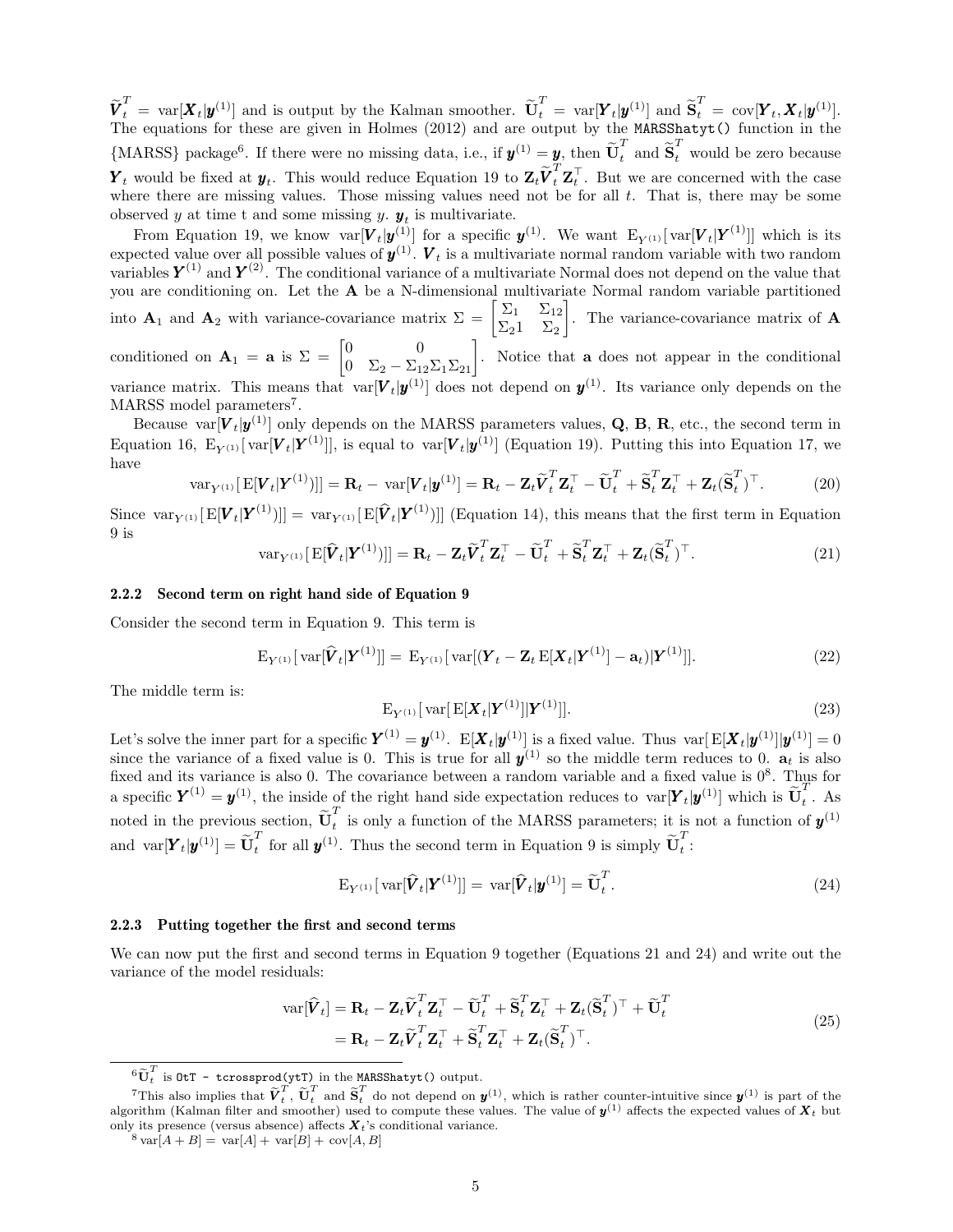Equation 25 will reduce to  $\mathbf{R}_t - \mathbf{Z}_t \widetilde{\boldsymbol{V}}_t^T \mathbf{Z}_t^\top$  if  $\boldsymbol{y}_t$  has no missing values since  $\widetilde{\mathbf{S}}_t^T = 0$  in this case. If  $\boldsymbol{y}_t$  is all missing values,  $\widetilde{\mathbf{S}}_t^T = \mathbf{Z}_t \widetilde{\boldsymbol{V}}_t^T$  because

$$
\text{cov}[\boldsymbol{Y}_t, \boldsymbol{X}_t | \boldsymbol{y}^{(1)}] = \text{cov}[\mathbf{Z}_t \boldsymbol{X}_t + \mathbf{a}_t + \boldsymbol{V}_t, \boldsymbol{X}_t | \boldsymbol{y}^{(1)}] = \text{cov}[\mathbf{Z}_t \boldsymbol{X}_t, \boldsymbol{X}_t | \boldsymbol{y}^{(1)}] = \mathbf{Z}_t \text{cov}[\boldsymbol{X}_t, \boldsymbol{X}_t | \boldsymbol{y}^{(1)}] = \mathbf{Z}_t \widetilde{\boldsymbol{V}}_t^T.
$$
 (26)

The reduction in Equation 26 occurs because  $V_t$  and  $W_t$  and by extension  $V_t$  and  $X_t$  are independent in the form of MARSS model used in this report (Equation 1)<sup>9</sup>. Thus when  $y_t$  is all missing values, Equation 25 will reduce to  $\mathbf{R}_t + \mathbf{Z}_t \widetilde{\boldsymbol{V}}_t^T \mathbf{Z}_t^\top$ . The behavior if  $\boldsymbol{y}_t$  has some missing and some not missing values depends on whether  $\mathbf{R}_t$  is a diagonal matrix or not, i.e., if the  $y_t^{(1)}$  and  $y_t^{(2)}$  are correlated.

### 2.3 State residuals conditioned on the data

The state residuals are  $\mathbf{x}_t - (\mathbf{B}_t \mathbf{x}_{t-1} + \mathbf{u}_t) = \mathbf{w}_t$ . The unconditional expected value of the state residuals is  $E[\mathbf{X}_t - (\mathbf{B}_t \mathbf{X}_{t-1} + \mathbf{u}_t)] = E[\mathbf{W}_t] = 0$  and the unconditional variance of the state residuals is

$$
\text{var}[\boldsymbol{X}_t - (\mathbf{B}_t \boldsymbol{X}_{t-1} + \mathbf{u}_t)] = \text{var}[\boldsymbol{W}_t] = \mathbf{Q}_t \tag{27}
$$

based on the definition of  $W_t$  in Equation 1. The conditional state residuals (conditioned on the data from  $t = 1$  to  $t = T$ ) are defined as

$$
\widehat{\boldsymbol{w}}_t = \widetilde{\boldsymbol{x}}_t^T - \mathbf{B}_t \widetilde{\boldsymbol{x}}_{t-1}^T - \mathbf{u}_t.
$$
\n(28)

where  $\widetilde{\boldsymbol{x}}_t^T = E[\boldsymbol{X}_t | \boldsymbol{y}^{(1)}]$  and  $\widetilde{\boldsymbol{x}}_{t-1}^T = E[\boldsymbol{X}_{t-1} | \boldsymbol{y}^{(1)}]$ .  $\widehat{\boldsymbol{w}}_t$  is a sample from the random variable  $\widehat{\boldsymbol{W}}_t$ ; random over different possible data sets. The expected value of  $\widehat{W}_t$  is 0, and we are concerned with computing its variance.

We can write the variance of  $W_t$  (no hat) using the law of total variance.

$$
var[\bm{W}_t] = var_{Y^{(1)}}[E[\bm{W}_t|\bm{Y}^{(1)}]] + E_{Y^{(1)}}[var[\bm{W}_t|\bm{Y}^{(1)}]].
$$
\n(29)

Notice that

$$
E[\boldsymbol{W}_t|\boldsymbol{y}^{(1)}] = E[(\boldsymbol{X}_t - \mathbf{B}_t\boldsymbol{X}_{t-1} - \mathbf{u}_t)|\boldsymbol{y}^{(1)}] = \widetilde{\boldsymbol{x}}_t^T - \mathbf{B}_t\widetilde{\boldsymbol{x}}_{t-1}^T - \mathbf{u}_t = E[\widehat{\boldsymbol{W}}_t|\boldsymbol{y}^{(1)}] = \widehat{\boldsymbol{w}}_t.
$$
\n(30)

This is true for all  $\mathbf{y}^{(1)}$ , thus  $\mathbb{E}[\mathbf{W}_t|\mathbf{Y}^{(1)}]$  is  $\widehat{\mathbf{W}}_t$ , and  $\text{var}_{\mathbf{Y}^{(1)}}[\mathbb{E}[\mathbf{W}_t|\mathbf{Y}^{(1)}]] = \text{var}[\widehat{\mathbf{W}}_t]$ . Equation 29 can thus be written

$$
\text{var}[\boldsymbol{W}_t] = \text{var}[\widehat{\boldsymbol{W}}_t] + \text{E}_{Y^{(1)}}[\text{var}[\boldsymbol{W}_t|\boldsymbol{Y}^{(1)}]]. \tag{31}
$$

Solve for  $var[\hat{\boldsymbol{W}}_t]$ :

$$
\text{var}[\widehat{\boldsymbol{W}}_t] = \text{var}[\boldsymbol{W}_t] - \text{E}_{Y^{(1)}}[\text{var}[\boldsymbol{W}_t|\boldsymbol{Y}^{(1)}]]. \tag{32}
$$

The variance in the expectation on the far right for a specific  $Y^{(1)} = y^{(1)}$  is

$$
\text{var}[\boldsymbol{W}_t|\boldsymbol{y}^{(1)}] = \text{var}[(\boldsymbol{X}_t - \mathbf{B}_t \boldsymbol{X}_{t-1} - \mathbf{u}_t)|\boldsymbol{y}^{(1)}]. \tag{33}
$$

 $\mathbf{u}_t$  is not a random variable and can be dropped. Thus<sup>10</sup>,

$$
\begin{split} \text{var}[\boldsymbol{W}_{t}|\boldsymbol{y}^{(1)}] &= \text{var}[(\boldsymbol{X}_{t} - \mathbf{B}_{t}\boldsymbol{X}_{t-1})|\boldsymbol{y}^{(1)}] \\ &= \text{var}[\boldsymbol{X}_{t}|\boldsymbol{y}^{(1)}] + \text{var}[\mathbf{B}_{t}\boldsymbol{X}_{t-1}|\boldsymbol{y}^{(1)}] + \text{cov}[\boldsymbol{X}_{t}, -\mathbf{B}_{t}\boldsymbol{X}_{t-1}|\boldsymbol{y}^{(1)}] + \text{cov}[-\mathbf{B}_{t}\boldsymbol{X}_{t-1}, \boldsymbol{X}_{t}|\boldsymbol{y}^{(1)}] \\ &= \widetilde{\boldsymbol{V}}_{t}^{T} + \mathbf{B}_{t}\widetilde{\boldsymbol{V}}_{t-1}^{T}\mathbf{B}_{t}^{\top} - \widetilde{\boldsymbol{V}}_{t,t-1}^{T}\mathbf{B}_{t}^{\top} - \mathbf{B}_{t}\widetilde{\boldsymbol{V}}_{t-1,t}^{T}.\end{split} \tag{34}
$$

Again this is conditional multivariate normal variance, and its value does not depend on the value,  $y^{(1)}$  that we are conditioning on. It depends only on the parameters values,  $Q$ ,  $B$ ,  $R$ , etc., and is the same for all values of  $y^{(1)}$ . So  $E_{Y^{(1)}}[\text{var}[W_t|Y^{(1)}]] = \text{var}[W_t|y^{(1)}]$ , using any value of  $y^{(1)}$ . Thus

$$
\mathbf{E}_{Y^{(1)}}[\text{var}[\boldsymbol{W}_t|\boldsymbol{Y}^{(1)}]] = \widetilde{\boldsymbol{V}}_t^T + \mathbf{B}_t \widetilde{\boldsymbol{V}}_{t-1}^T \mathbf{B}_t^\top - \widetilde{\boldsymbol{V}}_{t,t-1}^T \mathbf{B}_t^\top - \mathbf{B}_t \widetilde{\boldsymbol{V}}_{t-1,t}^T. \tag{35}
$$

Putting  $E_{Y^{(1)}}[\text{var}[W_t|Y^{(1)}]]$  from Equation 35 and  $\text{var}[W_t] = Q_t$  into Equation 32, the variance of the conditional state residuals is

$$
\text{var}[\widehat{\boldsymbol{W}}_t] = \mathbf{Q}_t - \widetilde{\boldsymbol{V}}_t^T - \mathbf{B}_t \widetilde{\boldsymbol{V}}_{t-1}^T \mathbf{B}_t^\top + \widetilde{\boldsymbol{V}}_{t,t-1}^T \mathbf{B}_t^\top + \mathbf{B}_t \widetilde{\boldsymbol{V}}_{t-1,t}^T. \tag{36}
$$

<sup>&</sup>lt;sup>9</sup>This is not the case for the Harvey et al. (1998) form of the MARSS model where  $V_t$  and  $W_t$  are allowed to be correlated.  $10 \text{ var}[A - B] = \text{var}[A] + \text{var}[B] + \text{cov}[A, -B] + \text{cov}[-B, A]$ . Be careful about the signs in this case as they are a little non-intuitive.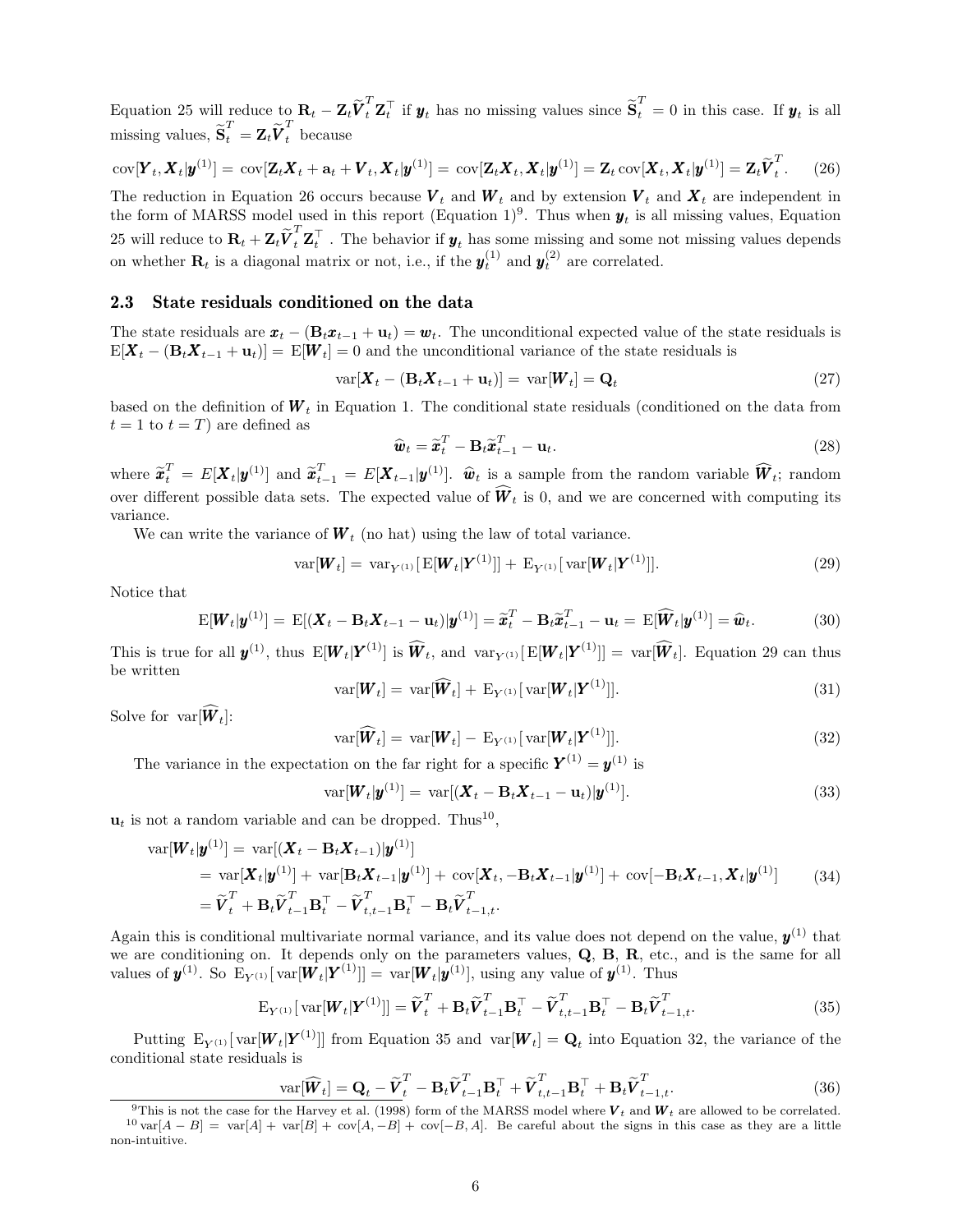### 2.4 Covariance of the conditional model and state residuals

The unconditional model and state residuals,  $V_t$  and  $W_t$ , are independent by definition<sup>11</sup> (in Equation 1), i.e.,  $\text{cov}[\boldsymbol{V}_t, \boldsymbol{W}_t] = 0$ . However the conditional model and state residuals,  $\text{cov}[\boldsymbol{V}_t, \boldsymbol{W}_t]$ , are not independent since both depend on  $y^{(1)}$ . Using the law of total covariance, we can write

$$
\text{cov}[\widehat{\boldsymbol{V}}_t, \widehat{\boldsymbol{W}}_t] = \text{cov}_{Y^{(1)}}[\text{E}[\widehat{\boldsymbol{V}}_t|\boldsymbol{Y}^{(1)}], \text{E}[\widehat{\boldsymbol{W}}_t|\boldsymbol{Y}^{(1)}]] + \text{E}_{Y^{(1)}}[\text{cov}[\widehat{\boldsymbol{V}}_t, \widehat{\boldsymbol{W}}_t|\boldsymbol{Y}^{(1)}]].
$$
\n(37)

For a specific value of  $\boldsymbol{Y}^{(1)} = \boldsymbol{y}^{(1)}$ , the covariance in the second term on the right is  $\text{cov}[\hat{\boldsymbol{V}}_t, \hat{\boldsymbol{W}}_t | \boldsymbol{y}^{(1)}].$ Conditioned on a specific value of  $\mathbf{Y}^{(1)}$ ,  $\widehat{\mathbf{W}}_t$  is a fixed value,  $\widehat{\mathbf{w}}_t = \widetilde{\mathbf{x}}_t^T - \mathbf{B}_t \widetilde{\mathbf{x}}_{t-1}^T - \mathbf{u}_t$ , and conditioned on  $\widehat{\mathbf{W}}_t = \widehat{\mathbf{x}}_t^T - \mathbf{B}_t \widetilde{\mathbf{x}}_t^T - \mathbf{u}_t^T$  $y^{(1)}$ ,  $\tilde{x}_t^T$  and  $\tilde{x}_{t-1}^T$  are fixed values.  $\mathbf{u}_t$  is also fixed; it is a parameter.  $\hat{V}_t$  is not a fixed value because it has  $\mathbf{Y}_t^{(2)}$  and that is a random variable. Thus  $\text{cov}[\hat{\mathbf{V}}_t, \hat{\mathbf{W}}_t | \mathbf{y}^{(1)}]$  is the covariance between a random variable and a fixed variable and thus the covariance is 0. This is true for all  $y^{(1)}$ . Thus the second right-side term in Equation 37 is zero, and the equation reduces to

$$
cov[\widehat{\boldsymbol{V}}_t, \widehat{\boldsymbol{W}}_t] = cov_{Y^{(1)}}[\,\mathbf{E}[\widehat{\boldsymbol{V}}_t|\boldsymbol{Y}^{(1)}],\,\mathbf{E}[\widehat{\boldsymbol{W}}_t|\boldsymbol{Y}^{(1)}]].
$$
\n(38)

Notice that  $\text{E}[\hat{\boldsymbol{W}}_t|\boldsymbol{y}^{(1)}] = \text{E}[\boldsymbol{W}_t|\boldsymbol{y}^{(1)}]$  and  $\text{E}[\hat{\boldsymbol{V}}_t|\boldsymbol{y}^{(1)}] = \text{E}[\boldsymbol{V}_t|\boldsymbol{y}^{(1)}]$  since

$$
\mathbf{E}[\boldsymbol{W}_t|\boldsymbol{y}^{(1)}] = \mathbf{E}[\boldsymbol{X}_t|\boldsymbol{y}^{(1)}] - \mathbf{B}_t \mathbf{E}[\boldsymbol{X}_{t-1}|\boldsymbol{y}^{(1)}] - \mathbf{u}_t = \widetilde{\boldsymbol{x}}_t^T - \mathbf{B}_t \widetilde{\boldsymbol{x}}_{t-1}^T - \mathbf{u}_t = \widehat{\boldsymbol{w}}_t = \mathbf{E}[\widehat{\boldsymbol{W}}_t|\boldsymbol{y}^{(1)}] \tag{39}
$$

and

$$
\mathbf{E}[\boldsymbol{V}_t|\boldsymbol{y}^{(1)}] = \mathbf{E}[\boldsymbol{Y}_t|\boldsymbol{y}^{(1)}] - \mathbf{Z}_t \mathbf{E}[\boldsymbol{X}_t|\boldsymbol{y}^{(1)}] - \mathbf{a}_t = \mathbf{E}[\boldsymbol{Y}_t|\boldsymbol{y}^{(1)}] - \mathbf{Z}_t \widetilde{\boldsymbol{x}}_t^T - \mathbf{a}_t = \mathbf{E}[\widehat{\boldsymbol{V}}_t|\boldsymbol{y}^{(1)}].
$$
\n(40)

Thus the right side of Equation 38 can be written in terms of  $V_t$  and  $W_t$  instead of  $V_t$  and  $W_t$ :

$$
cov[\widehat{\boldsymbol{V}}_t, \widehat{\boldsymbol{W}}_t] = cov_{Y^{(1)}}[\,\mathbf{E}[\boldsymbol{V}_t|\boldsymbol{Y}^{(1)}],\,\mathbf{E}[\boldsymbol{W}_t|\boldsymbol{Y}^{(1)}]]. \tag{41}
$$

Using the law of total covariance, we can write:

cov
$$
[\bm{V}_t, \bm{W}_t] = \mathbf{E}_{Y^{(1)}}[\text{cov}[\bm{V}_t, \bm{W}_t|\bm{Y}^{(1)}]] + \text{cov}_{Y^{(1)}}[\mathbf{E}[\bm{V}_t|\bm{Y}^{(1)}], \mathbf{E}[\bm{W}_t|\bm{Y}^{(1)}]].
$$
 (42)

The unconditional covariance of  $V_t$  and  $W_t$  is 0. Thus the left side of Equation 42 is 0 and we can rearrange the equation as

$$
cov_{Y^{(1)}}[E[\bm{V}_t|\bm{Y}^{(1)}], E[\bm{W}_t|\bm{Y}^{(1)}]] = -E_{Y^{(1)}}[cov[\bm{V}_t,\bm{W}_t|\bm{Y}^{(1)}]].
$$
\n(43)

Combining Equation 41 and 43, we get

$$
cov[\widehat{\boldsymbol{V}}_t, \widehat{\boldsymbol{W}}_t] = -\mathbf{E}_{Y^{(1)}}[\,cov[\boldsymbol{V}_t, \boldsymbol{W}_t|\boldsymbol{Y}^{(1)}]],\tag{44}
$$

and our problem reduces to solving for the conditional covariance of the model and state residuals (right side of Equation 44).

For a specific  $Y^{(1)} = y^{(1)}$ , the conditional covariance  $\text{cov}[V_t, W_t|y^{(1)}]$  can be written out as

$$
cov[\boldsymbol{V}_t, \boldsymbol{W}_t | \boldsymbol{y}^{(1)}] = cov[\boldsymbol{Y}_t - \boldsymbol{Z}_t \boldsymbol{X}_t - \mathbf{a}_t, \boldsymbol{X}_t - \mathbf{B}_t \boldsymbol{X}_{t-1} - \mathbf{u}_t | \boldsymbol{y}^{(1)}].
$$
\n(45)

 $a_t$  and  $u_t$  are fixed values and can be dropped. Thus<sup>12</sup>

$$
\begin{split} \text{cov}[\boldsymbol{V}_{t}, \boldsymbol{W}_{t} | \boldsymbol{y}^{(1)}] &= \text{cov}[\boldsymbol{Y}_{t} - \mathbf{Z}_{t} \boldsymbol{X}_{t}, \boldsymbol{X}_{t} - \mathbf{B}_{t} \boldsymbol{X}_{t-1} | \boldsymbol{y}^{(1)}] \\ &= \text{cov}[\boldsymbol{Y}_{t}, \boldsymbol{X}_{t} | \boldsymbol{y}^{(1)}] + \text{cov}[\boldsymbol{Y}_{t}, -\mathbf{B}_{t} \boldsymbol{X}_{t-1} | \boldsymbol{y}^{(1)}] + \text{cov}[-\mathbf{Z}_{t} \boldsymbol{X}_{t}, \boldsymbol{X}_{t} | \boldsymbol{y}^{(1)}] + \text{cov}[-\mathbf{Z}_{t} \boldsymbol{X}_{t}, -\mathbf{B}_{t} \boldsymbol{X}_{t-1} | \boldsymbol{y}^{(1)}] \end{split} \tag{46}
$$
\n
$$
= \widetilde{\mathbf{S}}_{t}^{T} - \widetilde{\mathbf{S}}_{t, t-1}^{T} \mathbf{B}_{t}^{T} - \mathbf{Z}_{t} \widetilde{\boldsymbol{V}}_{t}^{T} + \mathbf{Z}_{t} \widetilde{\boldsymbol{V}}_{t, t-1}^{T} \mathbf{B}_{t}^{T},
$$

where  $\widetilde{\mathbf{S}}_t^T = \text{cov}[\mathbf{Y}_t, \mathbf{X}_t | \mathbf{y}^{(1)}]$  and  $\widetilde{\mathbf{S}}_{t,t-1}^T = \text{cov}[\mathbf{Y}_t, \mathbf{X}_{t-1} | \mathbf{y}^{(1)}]$ ; the equations for  $\widetilde{\mathbf{S}}_t^T$  and  $\widetilde{\mathbf{S}}_{t,t-1}^T$  are given in Holmes (2012) and are output by the MARSShatyt() function in the {MARSS} package.

 $12 \text{ cov}[\mathbf{BA}, \mathbf{CD}] = \mathbf{B} \text{ cov}[\mathbf{A}, \mathbf{D}] \mathbf{C}^\top.$ 

 $11$ This independence is specific to the way the MARSS model for this report (Equation 1). It is possible for the model and state residuals to covary. In the MARSS model written in Harvey et al. (1998) form, they do covary.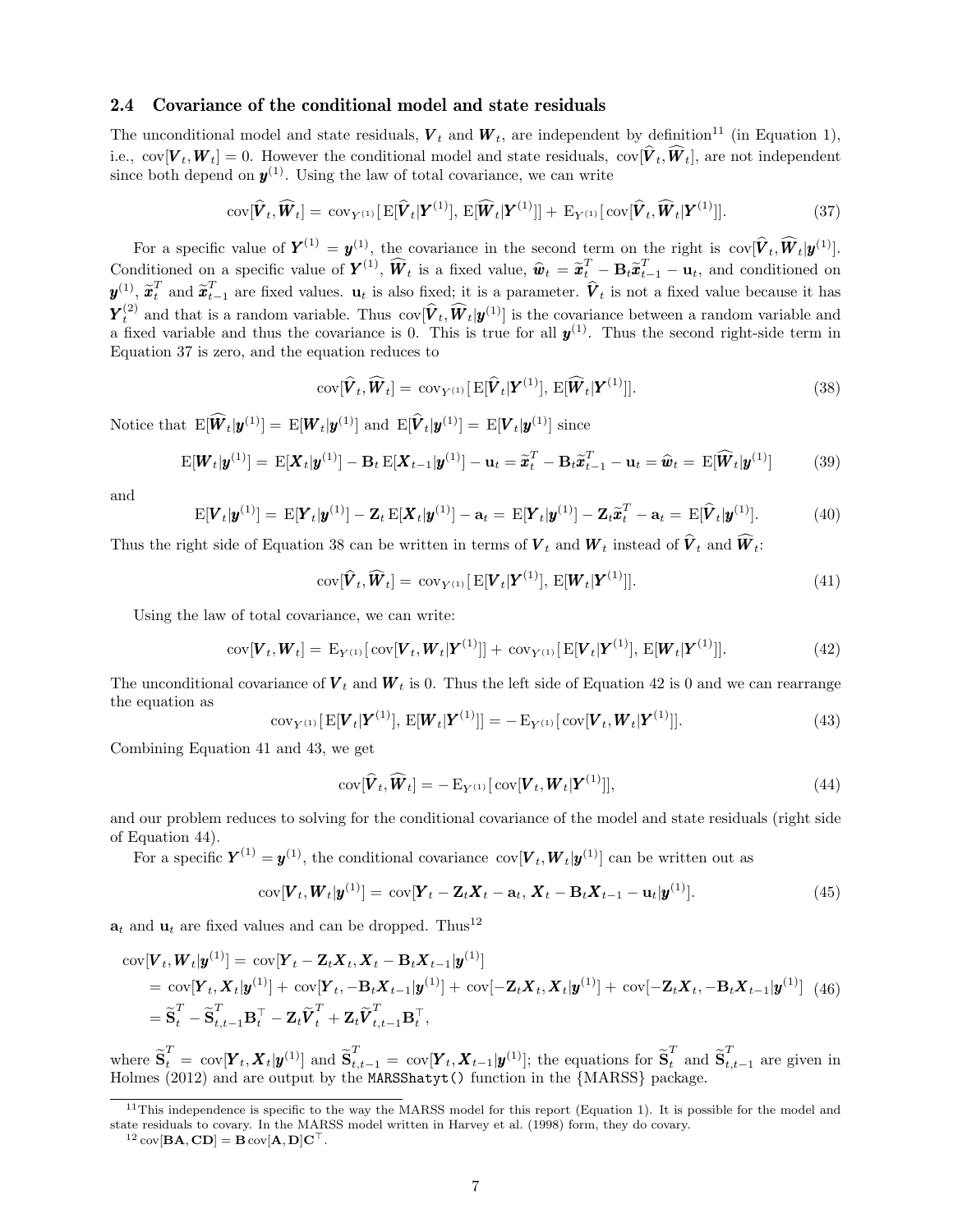Both  $V_t$  and  $W_t$  are multivariate normal random variables that depend on  $Y^{(1)}$  and  $Y^{(2)}$  and the conditional covariance is not a function of the variable that we condition on (in this case  $y^{(1)}$ ). The conditional covariance is only a function of the MARSS parameters<sup>13</sup>. Thus

$$
\mathbf{E}_{Y^{(1)}}[\text{cov}[\boldsymbol{V}_t, \boldsymbol{W}_t | \boldsymbol{Y}^{(1)}]] = \text{cov}[\boldsymbol{V}_t, \boldsymbol{W}_t | \boldsymbol{y}^{(1)}] = \widetilde{\mathbf{S}}_t^T - \widetilde{\mathbf{S}}_{t,t-1}^T \mathbf{B}_t^\top - \mathbf{Z}_t \widetilde{\boldsymbol{V}}_t^T + \mathbf{Z}_t \widetilde{\boldsymbol{V}}_{t,t-1}^T \mathbf{B}_t^\top. \tag{47}
$$

 $cov[\boldsymbol{V}_t, \boldsymbol{W}_t]$  is the negative of this (Equation 44), thus

$$
cov[\widehat{\boldsymbol{V}}_t, \widehat{\boldsymbol{W}}_t] = -\widetilde{\mathbf{S}}_t^T + \widetilde{\mathbf{S}}_{t,t-1}^T \mathbf{B}_t^\top + \mathbf{Z}_t \widetilde{\boldsymbol{V}}_t^T - \mathbf{Z}_t \widetilde{\boldsymbol{V}}_{t,t-1}^T \mathbf{B}_t^\top.
$$
\n(48)

The Harvey et al. algorithm (next section) gives the joint distribution of the model residuals at time  $t$ and state residuals at time  $t + 1$ . Using the law of total covariance as above, the covariance in this case is

$$
cov_{Y^{(1)}}[E[\boldsymbol{V}_t|\boldsymbol{Y}^{(1)}], E[\boldsymbol{W}_{t+1}|\boldsymbol{Y}^{(1)}]] = -E_{Y^{(1)}}[cov[\boldsymbol{V}_t,\boldsymbol{W}_{t+1}|\boldsymbol{Y}^{(1)}]] \qquad (49)
$$

and

$$
\text{cov}[\boldsymbol{V}_{t}, \boldsymbol{W}_{t+1} | \boldsymbol{y}^{(1)}] = \text{cov}[\boldsymbol{Y}_{t} - \mathbf{Z}_{t} \boldsymbol{X}_{t} - \mathbf{a}_{t}, \boldsymbol{X}_{t+1} - \mathbf{B}_{t+1} \boldsymbol{X}_{t} - \mathbf{u}_{t+1} | \boldsymbol{y}^{(1)}]
$$
\n
$$
= \text{cov}[\boldsymbol{Y}_{t} - \mathbf{Z}_{t} \boldsymbol{X}_{t}, \boldsymbol{X}_{t+1} - \mathbf{B}_{t+1} \boldsymbol{X}_{t} | \boldsymbol{y}^{(1)}]
$$
\n
$$
= \widetilde{\mathbf{S}}_{t,t+1}^{T} - \widetilde{\mathbf{S}}_{t}^{T} \mathbf{B}_{t+1}^{T} - \mathbf{Z}_{t} \widetilde{\boldsymbol{V}}_{t,t+1}^{T} + \mathbf{Z}_{t} \widetilde{\boldsymbol{V}}_{t}^{T} \mathbf{B}_{t+1}^{T}.
$$
\n(50)

Thus,

$$
cov_{Y^{(1)}}[E[\mathbf{V}_t|\mathbf{Y}^{(1)}], E[\mathbf{W}_{t+1}|\mathbf{Y}^{(1)}]] = -E_{Y^{(1)}}[cov[\mathbf{V}_t, \mathbf{W}_{t+1}|\mathbf{Y}^{(1)}]]= -\widetilde{\mathbf{S}}_{t,t+1}^T + \widetilde{\mathbf{S}}_t^T \mathbf{B}_{t+1}^\top + \mathbf{Z}_t \widetilde{\mathbf{V}}_{t,t+1}^T - \mathbf{Z}_t \widetilde{\mathbf{V}}_t^T \mathbf{B}_{t+1}^\top.
$$
\n(51)

### 2.5 Joint distribution of the conditional residuals

We now can write the variance of the joint distribution of the conditional residuals. Define

$$
\widehat{\varepsilon}_t = \begin{bmatrix} \widehat{\boldsymbol{v}}_t \\ \widehat{\boldsymbol{w}}_t \end{bmatrix} = \begin{bmatrix} \boldsymbol{y}_t - \mathbf{Z}_t \widetilde{\boldsymbol{x}}_t^T - \mathbf{a}_t \\ \widetilde{\boldsymbol{x}}_t^T - \mathbf{B}_t \widetilde{\boldsymbol{x}}_{t-1}^T - \mathbf{u}_t \end{bmatrix} .
$$
\n(52)

 $\hat{\epsilon}_t$  is a sample drawn from the distribution of the random variable  $\hat{\epsilon}_t$ . The expected value of  $\hat{\epsilon}_t$  over all possible **y** is 0 and the variance of  $\widehat{\mathcal{E}}_t$  is

$$
\widehat{\Sigma}_t = \text{var}[\widehat{\mathcal{E}}_t] = \left[\frac{\text{var}[\widehat{\boldsymbol{V}}_t]}{(\text{cov}[\widehat{\boldsymbol{V}}_t, \widehat{\boldsymbol{W}}_t])^\top}\middle|\frac{\text{cov}[\widehat{\boldsymbol{V}}_t, \widehat{\boldsymbol{W}}_t]}{\text{var}[\widehat{\boldsymbol{W}}_t]}\right]
$$
\n(53)

which is

$$
\left[\frac{\mathbf{R}_{t} - \mathbf{Z}_{t}\widetilde{\mathbf{V}}_{t}^{T}\mathbf{Z}_{t}^{\top} + \widetilde{\mathbf{S}}_{t}^{T}\mathbf{Z}_{t}^{\top} + \mathbf{Z}_{t}(\widetilde{\mathbf{S}}_{t}^{T})^{\top}}{\left(-\widetilde{\mathbf{S}}_{t}^{T} + \widetilde{\mathbf{S}}_{t,t-1}^{T}\mathbf{B}_{t}^{\top} + \mathbf{Z}_{t}\widetilde{\mathbf{V}}_{t}^{T} - \mathbf{Z}_{t}\widetilde{\mathbf{V}}_{t,t-1}^{T}\mathbf{B}_{t}^{\top}\right)}\right] - \frac{-\widetilde{\mathbf{S}}_{t}^{T} + \widetilde{\mathbf{S}}_{t,t-1}^{T}\mathbf{B}_{t}^{\top} + \mathbf{Z}_{t}\widetilde{\mathbf{V}}_{t}^{T} - \mathbf{Z}_{t}\widetilde{\mathbf{V}}_{t,t-1}^{T}\mathbf{B}_{t}^{\top}}{\mathbf{Q}_{t} - \widetilde{\mathbf{V}}_{t}^{T} - \mathbf{B}_{t}\widetilde{\mathbf{V}}_{t-1}^{T}\mathbf{B}_{t}^{\top} + \widetilde{\mathbf{V}}_{t,t-1}^{T}\mathbf{B}_{t}^{\top} + \mathbf{B}_{t}\widetilde{\mathbf{V}}_{t-1,t}^{T}\right], \quad (54)
$$

 $\text{where } \widetilde{\textbf{S}}_t^T = \text{ cov}[\boldsymbol{Y}_t, \boldsymbol{X}_t | \boldsymbol{y}^{(1)}], \, \widetilde{\textbf{S}}_{t,t-1}^T = \text{ cov}[\boldsymbol{Y}_t, \boldsymbol{X}_{t-1} | \boldsymbol{y}^{(1)}], \, \widetilde{\boldsymbol{V}}_t^T = \text{ var}[\boldsymbol{X}_t | \boldsymbol{y}^{(1)}], \, \widetilde{\boldsymbol{V}}_{t,t-1}^T = \text{ cov}[\boldsymbol{X}_t, \boldsymbol{X}_{t-1} | \boldsymbol{y}^{(1)}],$ and  $\widetilde{V}_{t-1,t}^T = \text{cov}[X_{t-1}, X_t | y^{(1)}].$  This gives the variance of both 'observed' model residuals (the ones associated with  $y^{(1)}$  and the unobserved model residuals (the ones associated with  $y^{(2)}$ ). When there are no missing values in  $\mathbf{y}_t$ , the  $\widetilde{\mathbf{S}}_t^T$  and  $\widetilde{\mathbf{S}}_t^T$  $t_{t,t-1}$  terms equal 0 and drop out.

<sup>&</sup>lt;sup>13</sup>By extension, this is also the case for  $\tilde{V}_t^T$ ,  $\tilde{V}_{t,t-1}^T$ ,  $\tilde{S}_t^T$  and  $\tilde{S}_{t,t-1}^T$  which may seem counter-intuitive, but you can show it is true by working through the Kalman filter and smoother equ with different data and the same parameters and you will see that the variances do not change with different data.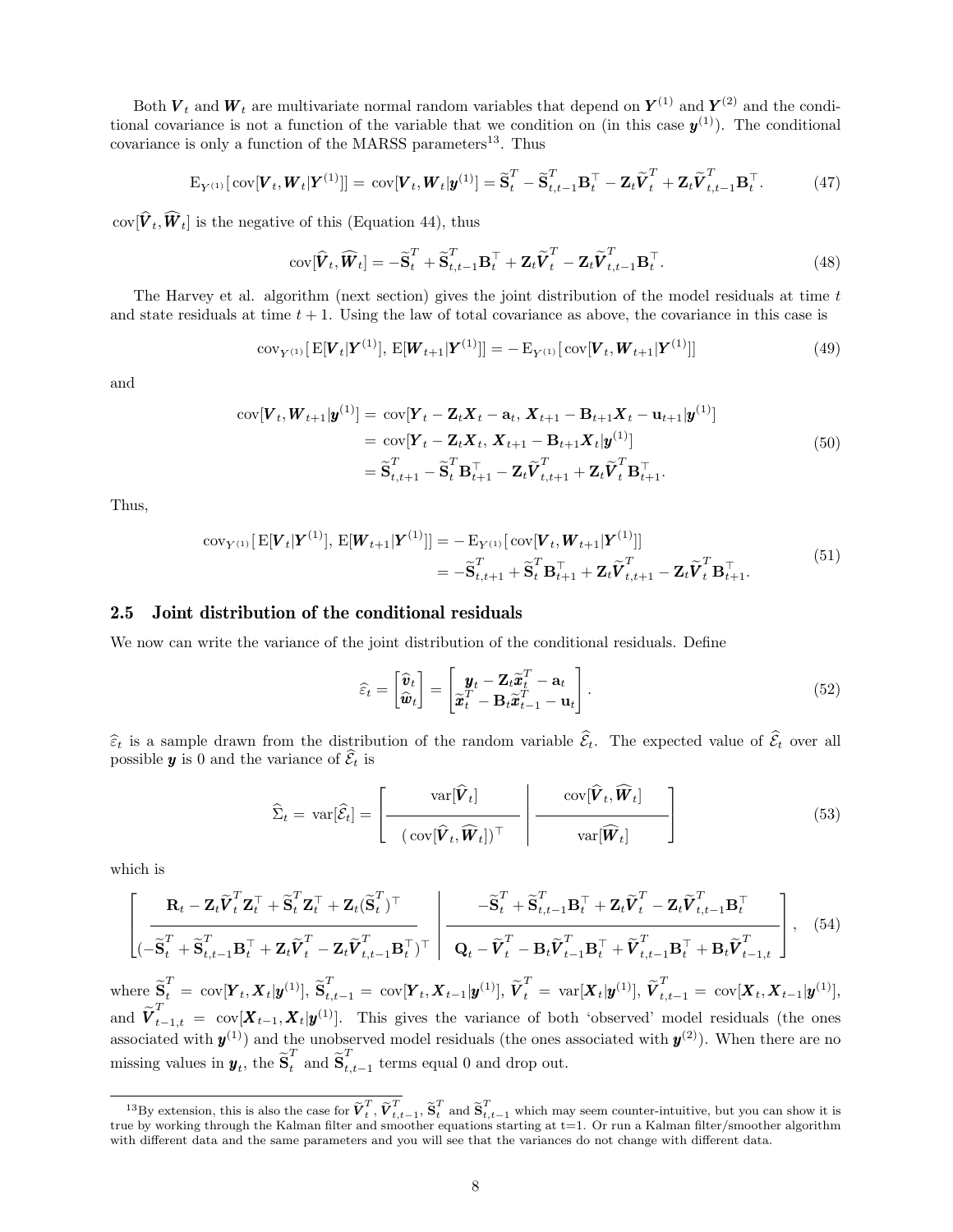If the residuals are defined as in Harvey et al. (1998) with  $\hat{v}_t$  on top and  $\hat{w}_{t+1}$  on the bottom instead of  $\hat{\boldsymbol{w}}_t$ , then

$$
\widehat{\varepsilon}_t = \begin{bmatrix} \widehat{\boldsymbol{v}}_t \\ \widehat{\boldsymbol{w}}_{t+1} \end{bmatrix} = \begin{bmatrix} \boldsymbol{y}_t - \mathbf{Z}_t \widetilde{\boldsymbol{x}}_t^T - \mathbf{a}_t \\ \widetilde{\boldsymbol{x}}_{t+1}^T - \mathbf{B}_{t+1} \widetilde{\boldsymbol{x}}_t^T - \mathbf{u}_{t+1} \end{bmatrix}
$$
(55)

and the variance of  $\widehat{\mathcal{E}}_t$  is

$$
\left[\frac{\text{var}[\hat{\boldsymbol{V}}_t]}{(\text{cov}[\hat{\boldsymbol{V}}_t, \widehat{\boldsymbol{W}}_{t+1}])^{\top}} \middle| \frac{\text{cov}[\hat{\boldsymbol{V}}_t, \widehat{\boldsymbol{W}}_{t+1}]}{\text{var}[\widehat{\boldsymbol{W}}_{t+1}]} \right]
$$
(56)

which is

$$
\left[\frac{\mathbf{R}_{t}-\mathbf{Z}_{t}\widetilde{\mathbf{V}}_{t}^{T}\mathbf{Z}_{t}^{\top}+\widetilde{\mathbf{S}}_{t}^{T}\mathbf{Z}_{t}^{\top}+\mathbf{Z}_{t}(\widetilde{\mathbf{S}}_{t}^{T})^{\top}}{\left(-\widetilde{\mathbf{S}}_{t,t+1}^{T}+\widetilde{\mathbf{S}}_{t}^{T}\mathbf{B}_{t+1}^{\top}+\mathbf{Z}_{t}\widetilde{\mathbf{V}}_{t,t+1}^{T}-\mathbf{Z}_{t}\widetilde{\mathbf{V}}_{t}^{T}\mathbf{B}_{t+1}^{\top}\right)}\right]\n\left[\frac{-\widetilde{\mathbf{S}}_{t,t+1}^{T}+\widetilde{\mathbf{S}}_{t}^{T}\mathbf{B}_{t+1}^{\top}+\mathbf{Z}_{t}\widetilde{\mathbf{V}}_{t,t+1}^{T}-\mathbf{Z}_{t}\widetilde{\mathbf{V}}_{t}^{T}\mathbf{B}_{t+1}^{\top}}{\mathbf{Q}_{t+1}^{T}-\widetilde{\mathbf{V}}_{t+1}^{T}-\mathbf{B}_{t+1}\widetilde{\mathbf{V}}_{t}^{T}\mathbf{B}_{t+1}^{\top}+\widetilde{\mathbf{V}}_{t+1,t}^{T}\mathbf{B}_{t+1}^{\top}+\mathbf{B}_{t+1}\widetilde{\mathbf{V}}_{t,t+1}^{T}}\right]\n\left[\n\begin{array}{c}\n\mathbf{S}_{t}^{T} & \mathbf{S}_{t}^{T} & \mathbf{S}_{t}^{T} & \mathbf{S}_{t}^{T} & \mathbf{S}_{t}^{T} & \mathbf{S}_{t}^{T} & \mathbf{S}_{t}^{T} & \mathbf{S}_{t}^{T} & \mathbf{S}_{t}^{T} & \mathbf{S}_{t}^{T} & \mathbf{S}_{t}^{T} & \mathbf{S}_{t}^{T} & \mathbf{S}_{t}^{T} & \mathbf{S}_{t}^{T} & \mathbf{S}_{t}^{T} & \mathbf{S}_{t}^{T} & \mathbf{S}_{t}^{T} & \mathbf{S}_{t}^{T} & \mathbf{S}_{t}^{T} & \mathbf{S}_{t}^{T} & \mathbf{S}_{t}^{T} & \mathbf{S}_{t}^{T} & \mathbf{S}_{t}^{T} & \mathbf{
$$

### 3 Harvey et al. 1998 algorithm for the conditional residuals

Harvey et al. (1998, pgs 112-113) give a recursive algorithm for computing the variance of the conditional residuals when the time-varying MARSS equation is written as:

$$
\mathbf{x}_{t+1} = \mathbf{B}_{t+1}\mathbf{x}_t + \mathbf{u}_{t+1} + \mathbf{H}_{t+1}\epsilon_t, \n\mathbf{y}_t = \mathbf{Z}_t\mathbf{x}_t + \mathbf{a}_t + \mathbf{G}_t\epsilon_t, \n\text{where } \epsilon_t \sim \text{MVN}(0, \mathbf{I}_{m+n \times m+n}) \n\mathbf{H}_t\mathbf{H}_t^\top = \mathbf{Q}_t, \mathbf{G}_t\mathbf{G}_t^\top = \mathbf{R}_t, \text{ and } \mathbf{H}_t\mathbf{G}_t^\top = \text{cov}[\mathbf{W}_t, \mathbf{V}_t]
$$
\n(58)

The  $H_t$  and  $G_t$  matrices specify the variance and covariance of  $W_t$  and  $V_t$ .  $H_t$  has m rows and  $m + n$ columns and  $G_t$  has n rows and  $m + n$  columns. In the MARSS equation for this report (Equation 1),  $W_t$ and  $V_t$  are independent. To achieve this in the Harvey et al. form (Equation 58), the first n columns of  $H_t$ are all 0 and the last m columns of  $G_t$  are all zero.

The algorithm in Harvey et al. (1998) gives the variance of the 'normalized' residuals, the  $\epsilon_t$ . I have modified their algorithm so it returns the 'non-normalized' residuals:

$$
\varepsilon_t = \begin{bmatrix} \mathbf{G}_t \epsilon_t \\ \mathbf{H}_{t+1} \epsilon_t \end{bmatrix} = \begin{bmatrix} \mathbf{v}_t \\ \mathbf{w}_{t+1} \end{bmatrix}.
$$

The Harvey et al. algorithm is a backwards recursion using the following output from the Kalman filter: the one-step ahead prediction covariance  $\mathbf{F}_t$ , the Kalman gain  $\mathbf{K}_t$ ,  $\tilde{\boldsymbol{x}}_t^{t-1} = \mathbf{E}[\boldsymbol{X}_t | \boldsymbol{y}^{(1),1:t-1}]$  and  $\tilde{\boldsymbol{V}}_t^{t-1} =$ <br>the  $\mathbf{W}^{(1),1:t-1}$  is the  $(\mathbf{M} \Delta \mathbf{P} \mathbf{S}^c)$  package these a  $\text{var}[\bm{X}_t|\bm{y}^{(1),1:t-1}].$  In the {MARSS} package, these are output from <code>MARSSkfss()</code> in Sigma, Kt, xtt1 and Vtt1.

#### 3.1 Algorithm for the non-normalized residuals

Start from  $t = T$  and work backwards to  $t = 1$ . At time T,  $r_T = 0_{1 \times m}$  and  $N_T = 0_{m \times m}$ .  $B_{t+1}$  and  $Q_{t+1}$ can be set to NA or 0. They will not appear in the algorithm at time T since  $r_T = 0$  and  $N_T = 0$ . Note that the  $w$  residual and its associated variance and covariance with  $v$  at time T is NA since this residual would be for  $x_T$  to  $x_{T+1}$ .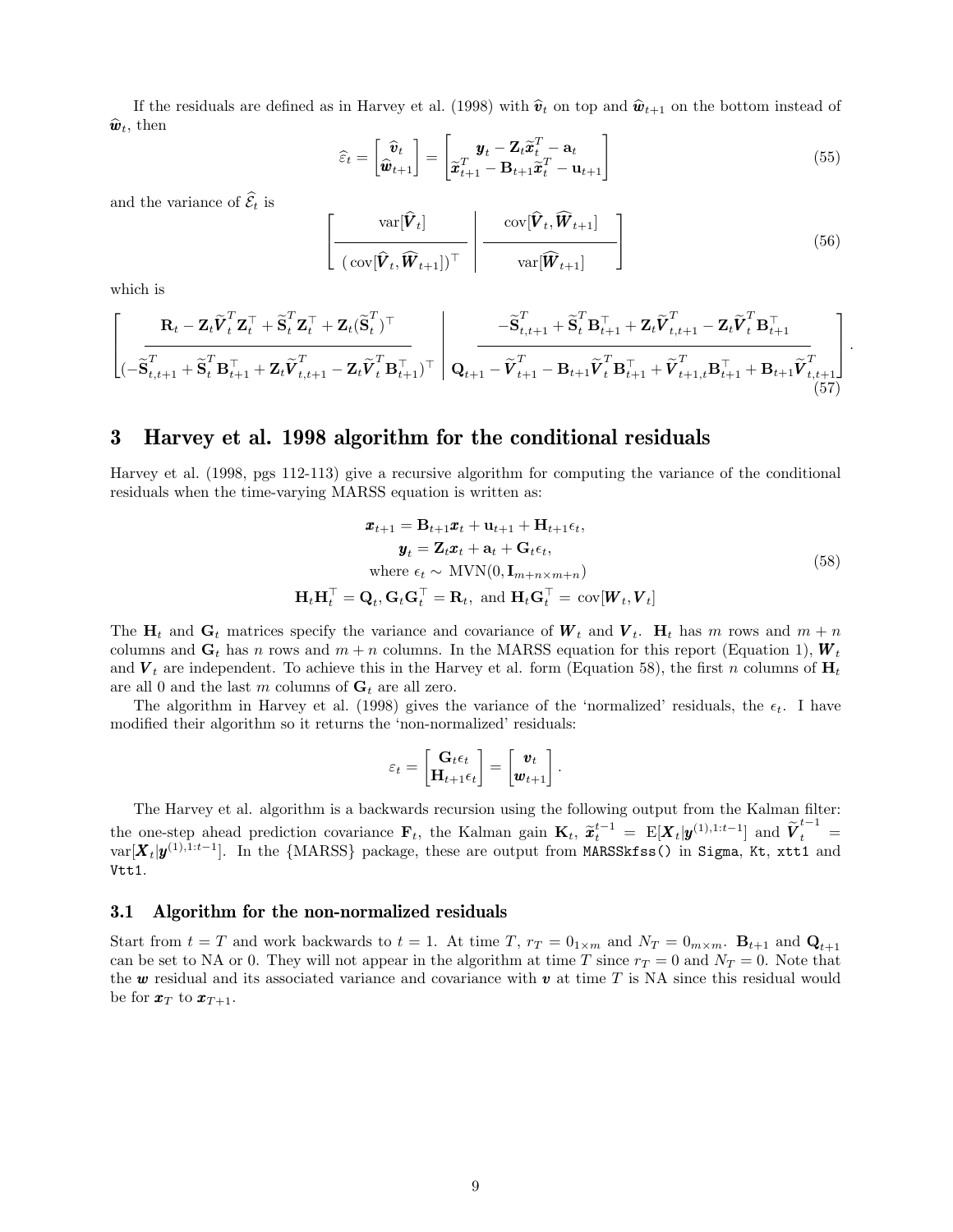$$
\mathbf{Q}'_{t+1} = \begin{bmatrix} 0_{m \times n} & \mathbf{Q}_{t+1} \end{bmatrix}, \ \mathbf{R}'_{t} = \begin{bmatrix} \mathbf{R}^{*}_{t} & 0_{n \times m} \end{bmatrix}
$$
\n
$$
\mathbf{F}_{t} = \mathbf{Z}_{t}^{*} \widetilde{\mathbf{V}}_{t}^{t-1} \mathbf{Z}_{t}^{*} + \mathbf{R}_{t}^{*}, \ n \times n
$$
\n
$$
K_{t} = \mathbf{B}_{t+1} \mathbf{K}_{t} = \mathbf{B}_{t+1} \widetilde{\mathbf{V}}_{t}^{t-1} \mathbf{Z}_{t}^{*} \mathbf{F}_{t}^{-1}, \ m \times n
$$
\n
$$
L_{t} = \mathbf{B}_{t+1} - K_{t} \mathbf{Z}_{t}^{*}, \ m \times m
$$
\n
$$
J_{t} = \mathbf{Q}'_{t+1} - K_{t} \mathbf{R}'_{t}, \ m \times (n+m)
$$
\n
$$
v_{t} = \mathbf{y}_{t}^{*} - \mathbf{Z}_{t} \widetilde{\mathbf{x}}_{t}^{t-1} - \mathbf{a}_{t}, \ n \times 1
$$
\n
$$
u_{t} = \mathbf{F}_{t}^{-1} v_{t} - K_{t}^{\top} r_{t}, \ n \times 1
$$
\n
$$
r_{t-1} = \mathbf{Z}_{t}^{*} \mathbf{V}_{t} + \mathbf{B}_{t+1}^{\top} r_{t}, \ m \times 1
$$
\n
$$
N_{t-1} = \mathbf{Z}_{t}^{*} \mathbf{F}_{t}^{-1} \mathbf{Z}_{t}^{*} + L_{t}^{\top} N_{t} L_{t}, \ m \times m.
$$
\n(59)

 $y_t^*$  is the observed data at time t with the i-th rows set to 0 if the i-th y is missing. Bolded terms are the same as in Equation 58 (and are output by MARSSkfss()). Unbolded terms are terms used in Harvey et al. (1998). The  $*$  on  $\mathbf{Z}_t$  and  $\mathbf{R}_t$ , indicates that they are the missing value modified versions discussed in Shumway and Stoffer (2006, section 6.4) and Holmes (2012): to construct  $\mathbf{Z}_t^*$  and  $\mathbf{R}_t^*$ , the rows of  $\mathbf{Z}_t$  corresponding to missing rows of  $y_t$  are set to zero and the  $(i, j)$  and  $(j, i)$  terms of  $\mathbf{R}_t$  corresponding the missing rows of  $y_t$ are set to zero. For the latter, this means if the *i*-th row of  $y_t$  is missing, then then the *i*-th row and column (including the value on the diagonal) in  $\mathbf{R}_t$  are set to 0. Notice that  $\mathbf{F}_t$  will have 0's on the diagonal if there are missing values. A modified inverse of  $\mathbf{F}_t$  is used: any 0's on the diagonal of  $\mathbf{F}_t$  are replaced with 1, the inverse is taken, and 1s on diagonals is replaced back with 0s.

The residuals (Harvey et al., 1998, eqn 24) are

$$
\widehat{\varepsilon}_t = \begin{bmatrix} \widehat{\boldsymbol{v}}_t \\ \widehat{\boldsymbol{w}}_{t+1} \end{bmatrix} = (\mathbf{R}'_t)^{\top} u_t + (\mathbf{Q}'_{t+1})^{\top} r_t
$$
\n(60)

The expected value of  $\widehat{\mathcal{E}}_t$  is 0 and its variance is

$$
\widehat{\Sigma}|_{t} = \text{var}[\widehat{\mathcal{E}}_{t}] = {\mathbf{R}_{t}'}^{\top} \mathbf{F}_{t}^{-1} {\mathbf{R}_{t}'} + J_{t}^{\top} N_{t} J_{t}.
$$
\n(61)

These  $\hat{\epsilon}_t$  and  $\Sigma_t$  are for both the non-missing and missing  $y_t$ . This is a modification to the Harvey et al.<br>(1998) electric which does not give the verience for missing  $u$ . (1998) algorithm which does not give the variance for missing  $y$ .

### 3.2 Difference in notation

In Equation 20 in Harvey et al. (1998), their  $T_t$  is my  $\mathbf{B}_{t+1}$  and their  $H_t H_t^\top$  is my  $\mathbf{Q}_{t+1}$ . Notice the difference in the time indexing. My time indexing on **B** and **Q** matches the left  $\boldsymbol{x}$  while in theirs, T and H indexing matches the right x. Thus in my implementation of their algorithm (Harvey et al., 1998, eqns. 21-24),  $\mathbf{B}_{t+1}$ appears in place of  $T_t$  and  $\mathbf{Q}_{t+1}$  appears in place of  $H_t$ . See comments below on normalization and the difference between  $\mathbf Q$  and  $H$ .

Harvey et al. (1998, eqns. 19, 20) use  $G_t$  to refer to the chol $(\mathbf{R}_t)$ <sup> $\top$ </sup> (non-zero part of the  $n \times n + m$ matrix) and  $H_t$  to refer to chol $(\mathbf{Q}_t)^\top$ . I have replaced these with  $\mathbf{R}'_t$  and  $\mathbf{Q}'_t$  (Equation 59) which causes my variant of their algorithm (Equation 59) to give the 'non-normalized' variance of the residuals. The residuals function in the {MARSS} package has an option to give either normalized or non-normalized residuals.

 $\mathbf{K}_t$  is the Kalman gain output by the {MARSS} package MARSS t () function. The Kalman gain as used in the Harvey et al. (1998) algorithm is  $K_t = \mathbf{B}_{t+1}\mathbf{K}_t$ . Notice that Equation 21 in Harvey et al. (1998) has  $H_t G_t^{\top}$  in the equation for  $K_t$ . This is the covariance of the state and observation errors, which is allowed to be non-zero given the way Harvey et al. write the errors in their Equations 19 and 20. The way the {MARSS} package model is written, the state and observation errors are independent of each other. Thus  $H_t G_t^{\top} = 0$  and this term drops out of the  $K_t$  equation in Equation 59.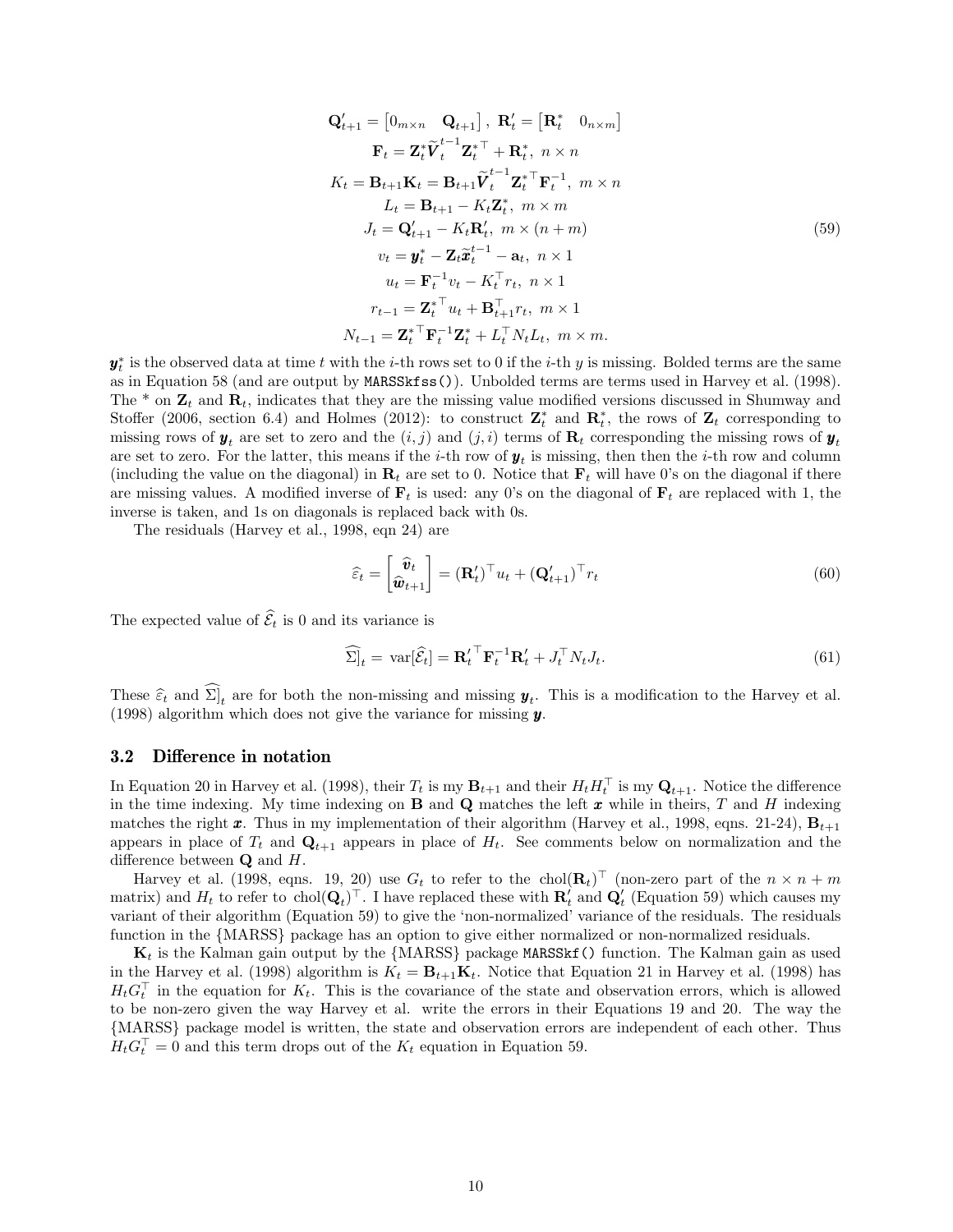### 3.3 Computing the normalized residuals

To compute the normalized residuals and residuals variance, a block diagonal matrix with the inverse of the R and Q matrices is used. The normalized residuals are:

$$
\begin{bmatrix} \mathbf{R}_t^{-1} & 0\\ 0 & \mathbf{Q}_t^{-1} \end{bmatrix} \hat{\varepsilon}_t
$$
 (62)

The variance of the normalized residuals is

$$
\begin{bmatrix} \mathbf{R}_t^{-1} & 0\\ 0 & \mathbf{Q}_t^{-1} \end{bmatrix} \widehat{\boldsymbol{\Sigma}}_t \begin{bmatrix} \mathbf{R}_t^{-1} & 0\\ 0 & \mathbf{Q}_t^{-1} \end{bmatrix}
$$
 (63)

### 3.4 Computing the Cholesky standardized residuals

The Cholesky standardized residuals are computed by multiplying  $\hat{\epsilon}_t$  by  $(\hat{\Sigma}_t)^{-1/2}$  (the inverse of the Cholesky decomposition of the variance covariance matrix for  $\hat{\epsilon}_t$ ). decomposition of the variance-covariance matrix for  $\hat{\varepsilon}_t$ :

$$
\widehat{\varepsilon}_{t, std} = (\widehat{\Sigma}_t)^{-1/2} \widehat{\varepsilon}_t. \tag{64}
$$

These residuals are uncorrelated (across the residuals at time t in  $\hat{\epsilon}_t$ ). See Harvey and Koopman (1992) and Harvey et al. (1998, section V) for a discussion on how to use these residuals for outlier detection and structural break detection.

It is also common to use the marginal standardized residuals, which would be  $\hat{\epsilon}_t$  multiplied by the inverse of the square-root of  $dg(\hat{\Sigma}_t)$ , where  $dg(\mathbf{A})$  is a diagonal matrix formed from the diagonal of the square matrix A.

$$
\widehat{\varepsilon}_{t,max} = \mathrm{dg}(\widehat{\Sigma}_t)^{-1/2} \widehat{\varepsilon}_t \tag{65}
$$

Marginal standardized residuals may be correlated at time  $t$  (unlike the Cholesky standardized residuals) but are a bit easier to interpret when there is correlation across the model residuals.

## 4 Distribution of the MARSS innovation residuals

One-step-ahead predictions (innovations) are often shown for MARSS models and these are used for likelihood calculations. Innovations are the difference between the data at time t minus the prediction of  $y_t$  given data up to  $t - 1$ . This section gives the residual variance for the innovations and the analogous values for the states. Innovations residuals are the more common residuals discussed for state-space models; these are also known as the 'one-step-ahead' prediction residuals.

### 4.1 One-step-ahead model residuals

Define the innovations  $\bar{v}_t$  as:

$$
\overline{\boldsymbol{v}}_t = E[\boldsymbol{Y}_t | \boldsymbol{y}_t^{(1)}] - \mathbf{Z}_t \widetilde{\boldsymbol{x}}_t^{t-1} - \mathbf{a}_t, \tag{66}
$$

where  $\tilde{\mathbf{z}}_t^{t-1}$  is  $\mathbb{E}[\mathbf{X}_t | \mathbf{y}^{(1),t-1}]$  (expected value of  $\mathbf{X}_t$  conditioned on the data up to time  $t-1$ ). The random variable, innovations over all possible  $y_t$ , is  $V_t$ . Its mean is 0 and we want to find its variance.

This is conceptually different than the observed 'innovations'. First, this is the random variable 'innovation'.  $y_t^{(1)}$  here is not the actual data that you observe (the one data set that you have). It's the data that you could observe.  $y_t$  is a sample from the random variable  $Y_t$  and  $\overline{v}_t$  is a sample from the innovations you could observe. Second,  $\bar{v}_t$  includes both  $y_t^{(1)}$  and  $y_t^{(2)}$  (observed and unobserved  $y$ ). Normally, the innovations for missing data would appear as 0s, e.g., from a call to MARSSfss(). For missing data,  $\bar{v}_t$  is not necessarily 0. For example if  $\boldsymbol{y}$  is multivariate and correlated with each other through **R** or a shared x dependency.

The derivation of the variance of  $V_t$  follows the exact same steps as the smoothations  $V_t$ , except that we condition on the data up to  $t - 1$  not up to T. Thus using Equation 25, we can write the variance directly as:

$$
\text{var}[\overline{\boldsymbol{V}}_t] = \mathbf{R}_t - \mathbf{Z}_t \widetilde{\boldsymbol{V}}_t^{t-1} \mathbf{Z}_t^\top + \widetilde{\mathbf{S}}_t^{t-1} \mathbf{Z}_t^\top + \mathbf{Z}_t (\widetilde{\mathbf{S}}_t^{t-1})^\top
$$
\n(67)

where the  $\widetilde{V}_t^{t-1}$  and  $\widetilde{S}_t^{t-1}$  are now conditioned on only the data from 1 to  $t-1$ .  $\widetilde{S}_t^{t-1} = \text{cov}[Y_t, X_t | y^{(1),t-1}] =$ cov $[\mathbf{Z}_t \mathbf{X}_t + \mathbf{a}_t + \mathbf{V}_t, \mathbf{X}_t | \mathbf{y}^{(1),t-1}]$ .  $\mathbf{y}_t$  is not in the conditional since it only includes data up to  $t-1$ . Without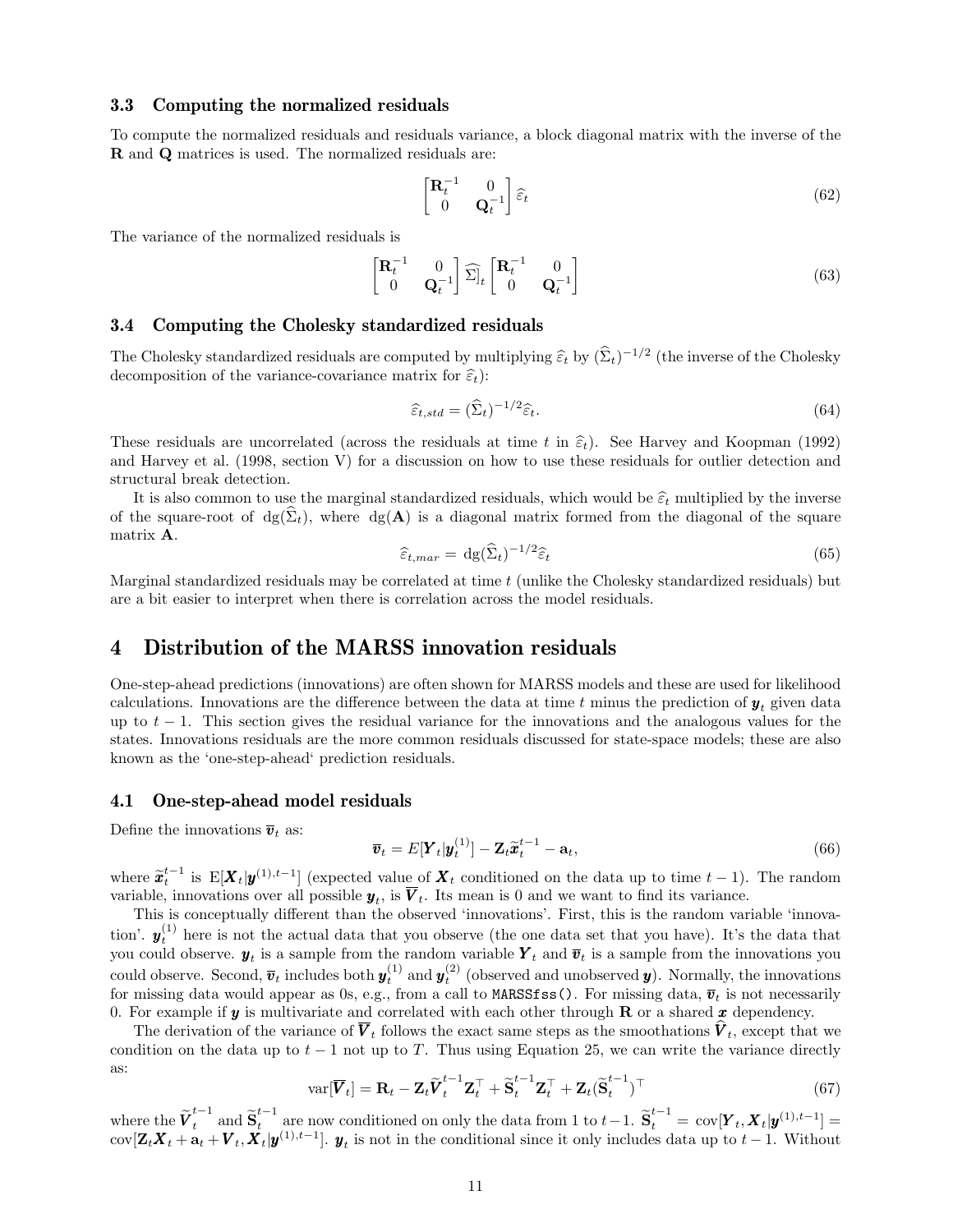$y_t$  in the conditional,  $V_t$  and  $W_t$  and by extension  $V_t$  and  $X_t$  are independent<sup>14</sup> and  $cov[Z_t X_t + a_t +$  $\mathbf{V}_t, \mathbf{X}_t | \boldsymbol{y}^{(1),t-1}] = \text{cov}[\mathbf{Z}_t \boldsymbol{X}_t, \boldsymbol{X}_t | \boldsymbol{y}^{(1),t-1}] = \mathbf{Z}_t \widetilde{\boldsymbol{V}}_t^{t-1}$  $t_t^{t-1}$ . Therefore,  $\mathbf{Z}_t(\widetilde{\mathbf{S}}_t^{t-1})$  $(\boldsymbol{t}^{-1}_t)^\top = \mathbf{Z}_t \widetilde{\boldsymbol{V}}_t^{t-1} \mathbf{Z}_t^\top = \widetilde{\textbf{S}}_t^{t-1}$  $t_t^{t-1}(\mathbf{Z}_t)^\top$ . Thus Equation 67 reduces to

$$
\text{var}[\overline{\boldsymbol{V}}_t] = \mathbf{R}_t + \mathbf{Z}_t \widetilde{\boldsymbol{V}}_t^{t-1} \mathbf{Z}_t^\top.
$$
\n(68)

Note var $[\overline{V}_t]$  is a standard output from Kalman filter functions and is used to compute the likelihood of the data (conditioned on a set of parameters). In the Kalman filter in the {MARSS} package, it is output as Sigma from MARSSkfss().

### 4.2 One-step ahead state residuals

Define the state residuals conditioned on the data from 1 to  $t - 1$  as  $\overline{\boldsymbol{w}}_t$ .

$$
\overline{\boldsymbol{w}}_t = \widetilde{\boldsymbol{x}}_t^t - \mathbf{B}_t \widetilde{\boldsymbol{x}}_{t-1}^{t-1} - \mathbf{u}_t, \tag{69}
$$

where  $\tilde{\mathbf{x}}_{t-1}^{t-1}$  is  $\mathbb{E}[\mathbf{X}_{t-1}|\mathbf{y}^{(1),t-1}]$  (expected value of  $\mathbf{X}_{t-1}$  conditioned on the data up to time  $t-1$ ) and  $\tilde{\mathbf{x}}_t^t$  is  $E[\bm{X}_t|\bm{y}^{(1),t}]$  (expected value of  $\bm{X}_t$  conditioned on the data up to time t). From the Kalman filter equations:

$$
\widetilde{\boldsymbol{x}}_t^t = \mathbf{B}_t \widetilde{\boldsymbol{x}}_{t-1}^{t-1} + \mathbf{u}_t + \mathbf{K}_t \overline{\boldsymbol{v}}_t
$$
\n(70)

Thus,  $\overline{\boldsymbol{w}}_t$  is a transformed  $\overline{\boldsymbol{v}}_t$ :

$$
\overline{\boldsymbol{w}}_t = \mathbf{K}_t \overline{\boldsymbol{v}}_t,\tag{71}
$$

where  $\mathbf{K}_t$  is the Kalman gain.  $\mathbf{K}_t = \tilde{V}_t^{t-1} \mathbf{Z}_t^{\top} [\mathbf{Z}_t \tilde{V}_t^{t-1} \mathbf{Z}_t^{\top} + \mathbf{R}_t]^{-1}$  and  $\mathbf{Z}_t$  is the missing values modified  $\mathbf{Z}_t$ where if the *i*-th  $y_t$  is missing, the *i*-th row of  $\mathbb{Z}_t$  is set to all 0s (Shumway and Stoffer 2006, equation 6.78). Thus the variance of  $W_t$  is

$$
\text{var}[\overline{\boldsymbol{W}}_t] = \mathbf{K}_t \text{var}[\overline{\boldsymbol{V}}_t] \mathbf{K}_t^\top \tag{72}
$$

### 4.3 Joint distribution of the conditional one-step-ahead residuals

### 4.3.1 with the state residuals defined from  $t - 1$  to t

Define the one-step ahead residuals as

$$
\overline{\varepsilon}_t = \begin{bmatrix} \overline{\boldsymbol{v}}_t \\ \overline{\boldsymbol{w}}_t \end{bmatrix} \tag{73}
$$

The covariance of  $\overline{V}_t$  and  $\overline{W}_t$  is

$$
cov[\overline{\boldsymbol{V}}_t, \overline{\boldsymbol{W}}_{t+1}] = cov[\overline{\boldsymbol{V}}_t, \mathbf{K}_t \overline{\boldsymbol{V}}_t] = var[\overline{\boldsymbol{V}}_t] \mathbf{K}_t^\top
$$
\n(74)

The joint variance-covariance matrix is

$$
\overline{\Sigma}_{t} = \text{var}[\overline{\varepsilon}_{t}] = \left[ \frac{\text{var}[\overline{\boldsymbol{V}}_{t}]}{\mathbf{K}_{t} \text{var}[\overline{\boldsymbol{V}}_{t}]} \right] - \frac{\text{var}[\overline{\boldsymbol{V}}_{t}]\mathbf{K}_{t}^{\top}}{\mathbf{K}_{t} \text{var}[\overline{\boldsymbol{V}}_{t}]\mathbf{K}_{t}^{\top}} \right],
$$
\n(75)

Since  $\overline{\mathbf{w}}_t = \mathbf{K}_t \overline{\mathbf{v}}_t$ , the state one-step-ahead residuals are perfectly correlated with the model one-step-ahead residuals so the joint distribution is not useful (all the information is in the variance of  $\overline{V}_t$ ).

The Cholesky standardized residuals for  $\overline{\varepsilon}_t$  are

$$
\overline{\Sigma}_t^{-1/2} \overline{\varepsilon}_t \tag{76}
$$

However the Cholesky standardized joint residuals cannot be computed since  $\overline{\Sigma}_t$  is not positive definite. Because  $\overline{\mathbf{w}}_t$  equals  $\mathbf{K}_t\overline{\mathbf{v}}_t$ , the state residuals are completely explained by the model residuals. However we can compute the Cholesky standardized model residuals using

$$
\text{var}[\overline{\boldsymbol{V}}_t]^{-1/2}\overline{\boldsymbol{v}}_t\tag{77}
$$

<sup>&</sup>lt;sup>14</sup>This is only true given the way the MARSS equation is written in this report where  $V_t$  and  $W_t$  are independent. This is not the case for the more general Harvey et al. MARSS model which allows covariance between  $V_t$  and  $W_t$ .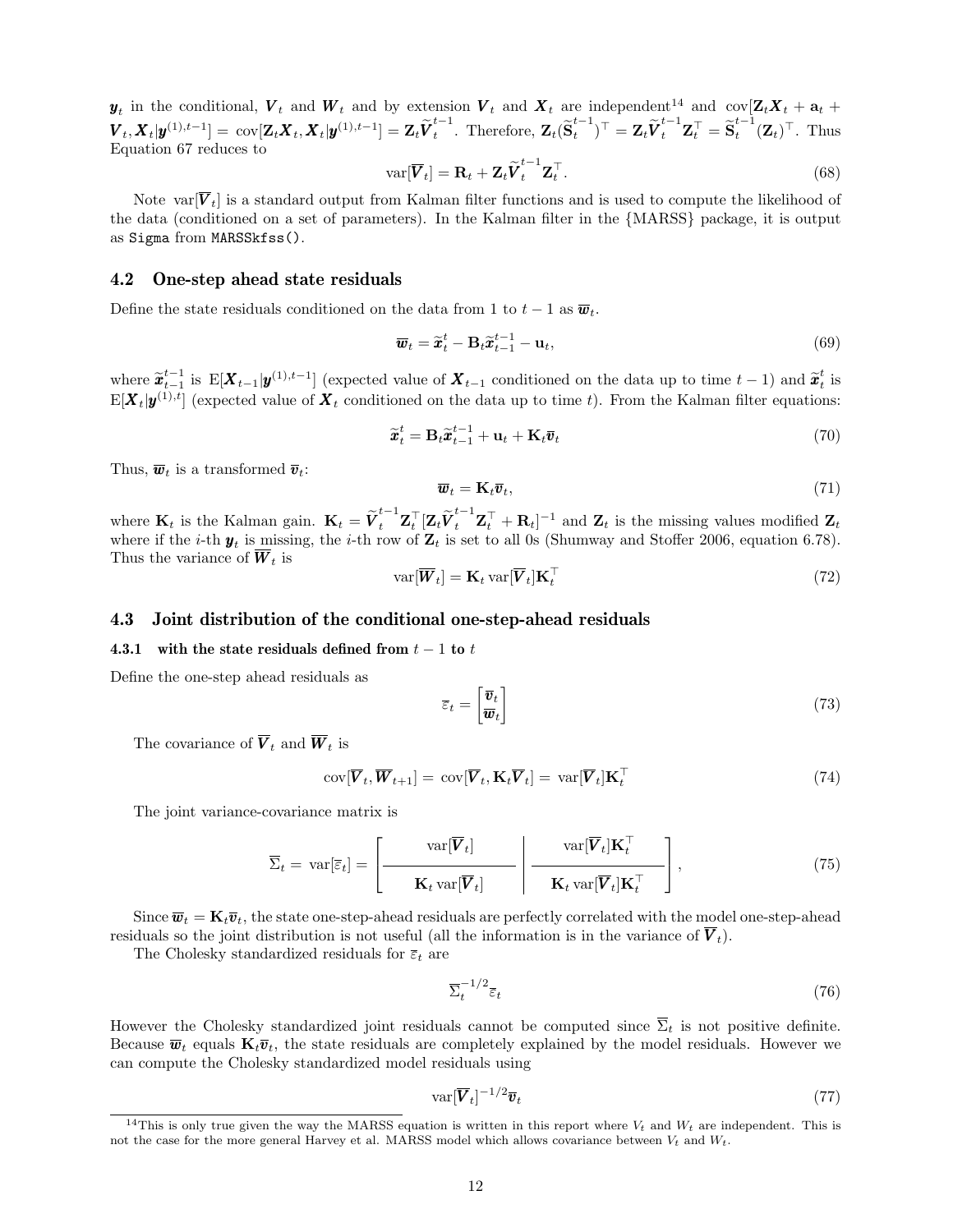$var[\overline{V}_t]^{-1/2}$  is the inverse of the lower triangle of the Cholesky decomposition of  $var[\overline{V}_t]$ .

The marginal standardized joint residuals for  $\bar{\varepsilon}_t$  (both model and state one-step ahead residuals) can be computed with the inverse of the square root of the diagonal of  $\Sigma_t$ :

$$
\mathrm{dg}(\overline{\Sigma}_t)^{-1/2}\overline{\varepsilon}_t\tag{78}
$$

where  $dg(\mathbf{A})$  is a diagonal matrix formed from the diagonal of the square matrix  $\mathbf{A}$ .

#### 4.3.2 with the state residuals defined from t to  $t + 1$

Note that the model residual is conditioned on data 1 to  $t-1$  and the state residual on data 1 to t in this case.

Define the one-step ahead residuals as

$$
\overline{\varepsilon}_t^* = \begin{bmatrix} \overline{\boldsymbol{v}}_t \\ \overline{\boldsymbol{w}}_{t+1} \end{bmatrix} \tag{79}
$$

The covariance of  $\overline{V}_t$  and  $\overline{W}_{t+1}$  is

$$
cov[\overline{\boldsymbol{V}}_t, \overline{\boldsymbol{W}}_{t+1}] = cov[\overline{\boldsymbol{V}}_t, \mathbf{K}_{t+1}\overline{\boldsymbol{V}}_{t+1}] = cov[\overline{\boldsymbol{V}}_t, \overline{\boldsymbol{V}}_{t+1}] \mathbf{K}_{t+1}^\top
$$
\n(80)

Innovations residuals are temporally uncorrelated, thus  $\text{cov}[\overline{V}_t, \overline{V}_{t+1}] = 0$  and thus  $\text{cov}[\overline{V}_t, \overline{W}_{t+1}] = 0$ .

The joint variance-covariance matrix is

$$
\overline{\Sigma}_t^* = \text{var}[\overline{\varepsilon}_t^*] = \left[ \frac{\text{var}[\overline{\mathbf{V}}_t]}{0} \middle| \frac{0}{\mathbf{K}_{t+1} \text{var}[\overline{\mathbf{V}}_{t+1}]\mathbf{K}_{t+1}^\top} \right],\tag{81}
$$

The Cholesky standardized residuals for  $\overline{\varepsilon}^*_t$  are

$$
(\overline{\Sigma}_t^*)^{-1/2}\overline{\varepsilon}_t^* \tag{82}
$$

 $\overline{\Sigma}^*_t$  $\tilde{t}$  is positive definite so its Cholesky decomposition can be computed.

The marginal standardized joint residuals for  $\overline{\varepsilon}^*_t$  are:

$$
\mathrm{dg}(\overline{\Sigma}_t^*)^{-1/2}\overline{\varepsilon}_t^* \tag{83}
$$

where  $dg(\mathbf{A})$  is a diagonal matrix formed from the diagonal of the square matrix  $\mathbf{A}$ .

### 5 Distribution of the MARSS contemporaneous model residuals

Contemporaneous model residuals are the difference between the data at time t minus the prediction of  $y_t$ given data up to t. This section gives the residual variance for these residuals. There are no state residuals for this case as that would require the expected value of  $\mathbf{X}_t$  conditioned on the data up to  $t + 1$ .

Define the contemporaneous model residuals  $\dot{v}_t$  as:

$$
\dot{\boldsymbol{v}}_t = E[\boldsymbol{Y}_t | \boldsymbol{y}_t^{(1)}] - \mathbf{Z}_t \widetilde{\boldsymbol{x}}_t^t - \mathbf{a}_t, \tag{84}
$$

where  $\tilde{\mathbf{z}}_t^t$  is  $E[\mathbf{X}_t | \mathbf{y}^{(1),t}]$  (expected value of  $\mathbf{X}_t$  conditioned on the data up to time t). The random variable, contamporaneous model regiduals over all possible  $u_t$  is  $\tilde{\mathbf{Y}}_t$ . Its mean i contemporaneous model residuals over all possible  $y_t$ , is  $\dot{V}_t$ . Its mean is 0 and we want to find its variance.

The derivation of the variance of  $\vec{V}_t$  follows the exact same steps as the smoothations  $\hat{V}_t$ , except that we condition on the data up to t not up to T. Thus using Equation 25, we can write the variance directly as:

$$
\text{var}[\dot{\boldsymbol{V}}_t] = \mathbf{R}_t - \mathbf{Z}_t \widetilde{\boldsymbol{V}}_t^t \mathbf{Z}_t^\top + \widetilde{\mathbf{S}}_t^t \mathbf{Z}_t^\top + \mathbf{Z}_t (\widetilde{\mathbf{S}}_t^t)^\top
$$
\n(85)

where the  $\widetilde{V}_t^t$  and  $\widetilde{S}_t^t$  are now conditioned on only the data from 1 to t.  $\widetilde{S}_t^t = \text{cov}[\boldsymbol{Y}_t, \boldsymbol{X}_t | \boldsymbol{y}^{(1),t}] = \text{cov}[\boldsymbol{Z}_t \boldsymbol{X}_t + \boldsymbol{Z}_t]$  $\mathbf{a}_t + \boldsymbol{V}_t, \boldsymbol{X}_t | \boldsymbol{y}^{(1),t}].$  If  $\boldsymbol{y}_t$  has no missing values, this reduces to  $\mathbf{R}_t - \mathbf{Z}_t \widetilde{\boldsymbol{V}}_t^t \mathbf{Z}_t^\top$  while if  $\boldsymbol{y}_t$  is all missing values, this reduces to  $\mathbf{R}_t + \mathbf{Z}_t \widetilde{\boldsymbol{V}}_t^t \mathbf{Z}_t^{\top}$ . See discussion of this after Equation 25.

Equation 85 gives the equation for the case where  $y_t$  is partially observed.  $\tilde{\mathbf{s}}_t^t$  $\tilde{t}_t$  is output by the MARSShatyt() function in the {MARSS} package and  $\widetilde{\boldsymbol{V}}_t^t$  $\tilde{t}_t$  is output by the MARSSkfss() function.